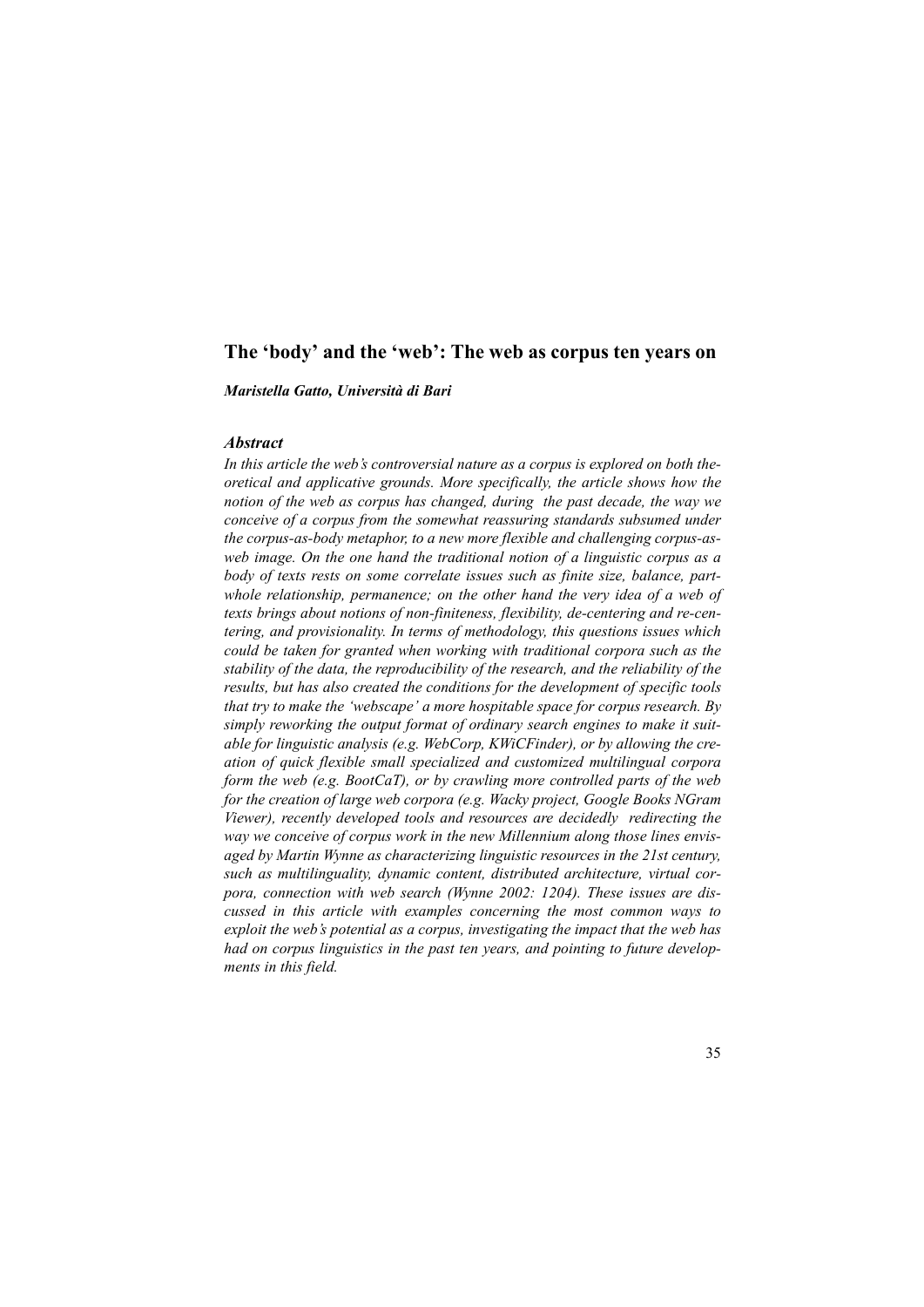## *1 A body of texts? Corpus linguistics and the web*

Ten years ago, in a brief seminal paper on "The Web as Corpus" attention was called for the first time on the value of the web as a linguistic resource:

> The corpus resource for the 1990s was the BNC. Conceived in the 80s, completed in the mid 90s, it was hugely innovative and opened up myriad new research avenues for comparing different text types, sociolinguistics, empirical NLP, language teaching and lexicography.

> But now the web is with us, giving access to colossal quantities of text, of any number of varieties, at the click of a button, for free. While the BNC and other fixed corpora remain of huge value, it is the web that presents the most provocative questions about the nature of language (Kilgarriff 2001: 344).

In his stimulating paper Kilgarriff was envisaging a deeper connection between corpus linguistics and the web than could at the time be safely recognized on the basis of the actual impact of the web on corpus linguistics. He was indeed voicing a hope that one day the largest collection of authentic machine-readable text could be used by linguists, freely and ubiquitously, as a corpus in its own right. And it was perhaps more than hope, rather certainty, that made him conclude his paper with the challenging and controversial statement "The corpus of the new millennium is the web" (Kilgarriff 2001: 345).

Certainly, as Kilgarriff himself implicitly acknowledged, the notion of the web as corpus was in the first place nourished by opportunistic reasons. But while the reasons for turning to the web as a corpus were no doubt mainly practical (size, open access, low cost) at the outset, there appear to have been also other less obvious reasons for taking the patently risky direction of thinking of the web as a linguistic corpus. It can be argued, indeed, that the linguists' interest in the web originated in qualitative considerations concerning the nature of the web itself. Language is indeed "at the heart of the Internet", Crystal (2006: 271) has argued; it is a "social fact", rather than simply a "technological fact", where "the chief stock-in-trade is language" (Crystal 2006: 271) and as such it could not but attract the linguistis' attention – in certain respects almost against their will. The very notion of the web as "accidental" (Renouf and Kehoe 2006) or "unwanted" (Mair 2007) corpus came out to some extent as the result of inescapable convergence between a social phenomenon existing independently from linguistic investigation (the web) and the corpus linguistics approach, where the web came to be seen as a huge amount of texts in electronic format which both "tantalize and challenge linguists and other language professionals" (Fletcher 2007: 27).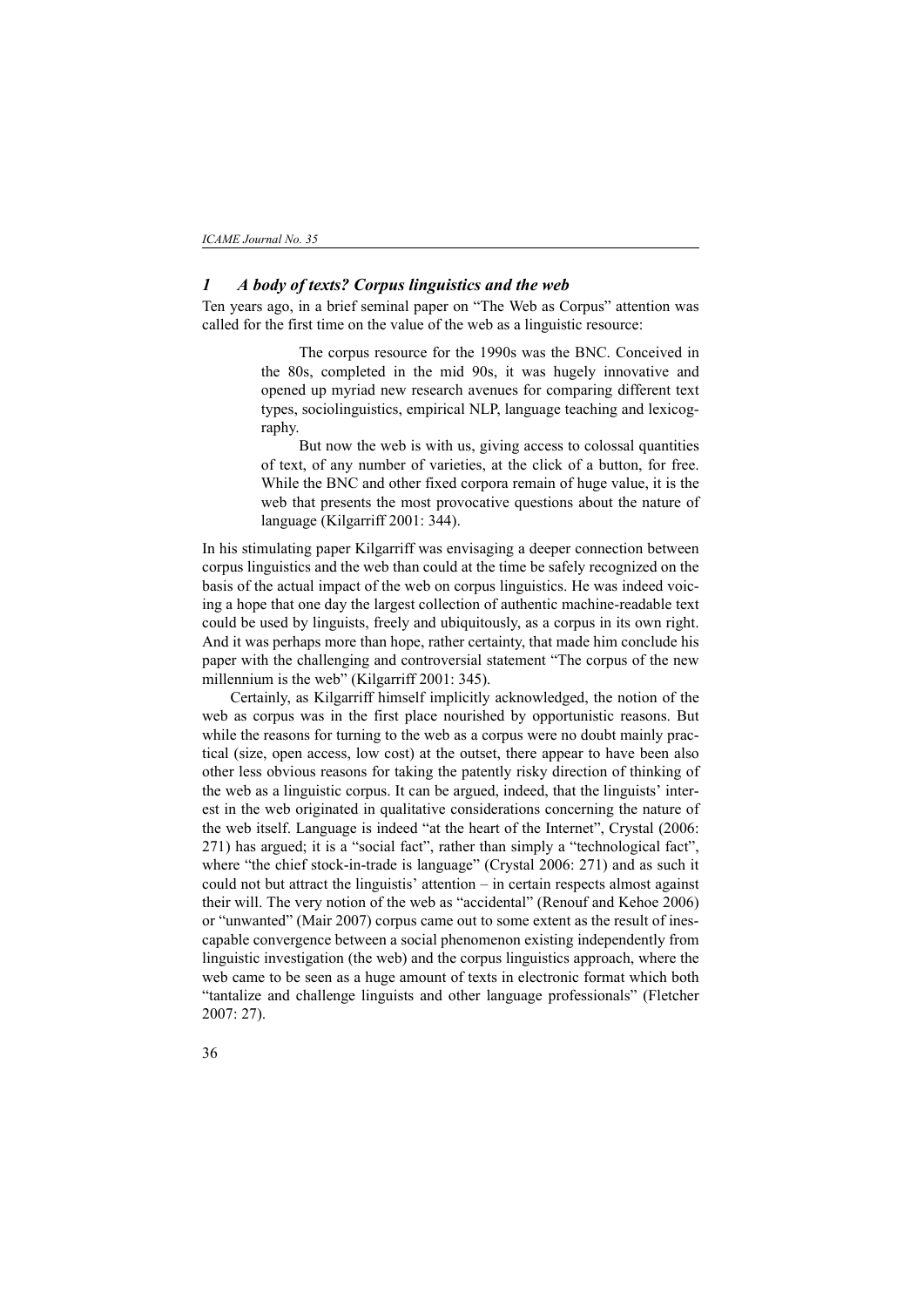*The 'body' and the 'web': The web as corpus ten years on*

The way to treating the web as a linguistic corpus was nonetheless by no means straightforward and was often landmarked by false starts, disappointment and disillusion. The idea of considering the web as a corpus did not only presuppose a view of what a corpus *is*, but also entailed a redefinition of what a corpus *could be*. Starting from the well-known Latin etymology of the word, virtually any collection of more than one text can be called a corpus, and there is obvious consensus that the authenticity of language data and electronic format are the basic *sine qua non* of a corpus in the modern linguistics sense of the word. The term has however notoriously acquired more specific connotations than this simple definition implies (McEnery and Wilson 2006: 29) and issues such as representativeness, size, sampling, balance, design and purpose always entered the debate at different levels whenever the notion of 'corpus' was at stake. Accordingly, the idea of considering the World Wide Web as a ready-made corpus by virtue of its mere nature as a collection of authentic texts in machine readable format was for a long time called into question. Nonetheless, linguists from all over the world were increasingly attracted by the web not only as a source of language text for the creation of conventional (well designed and carefully constructed) corpora, but also as a corpus in its own right. While taking for granted the qualitative difference between the web and a corpus designed and compiled as an object of language study, it was soon deemed possible to bypass the "ontological" question relating to what a corpus is and focus on the practical question "Is corpus x good for task y?", as Kilgarriff and Grefenstette argued in their famous editorial for the 2003 special issue of *Computational Linguistics* on "The Web as Corpus":

> We wish to avoid the smuggling of values into the criterion of corpushood. McEnery and Wilson (following others before them) mix the question "What is a corpus?" with "What is a *good* corpus (for certain kinds of linguistic study)?", muddying the simple question "Is corpus *x* good for task *y*?" with the semantic question "Is *x* a corpus at all?". The semantic question then becomes a distraction, all too likely to absorb energies that would otherwise be addressed to the practical one. So that the semantic question may be set aside, the definition of corpus should be broad. We define a corpus simply as a "collection of texts". If that seems too broad, the one qualification we allow relates to the domain and contexts in which the word is used, rather than its denotation: A corpus is a collection of texts when considered as an object of language or literary study (Kilgarriff and Grefenstette 2003: 334).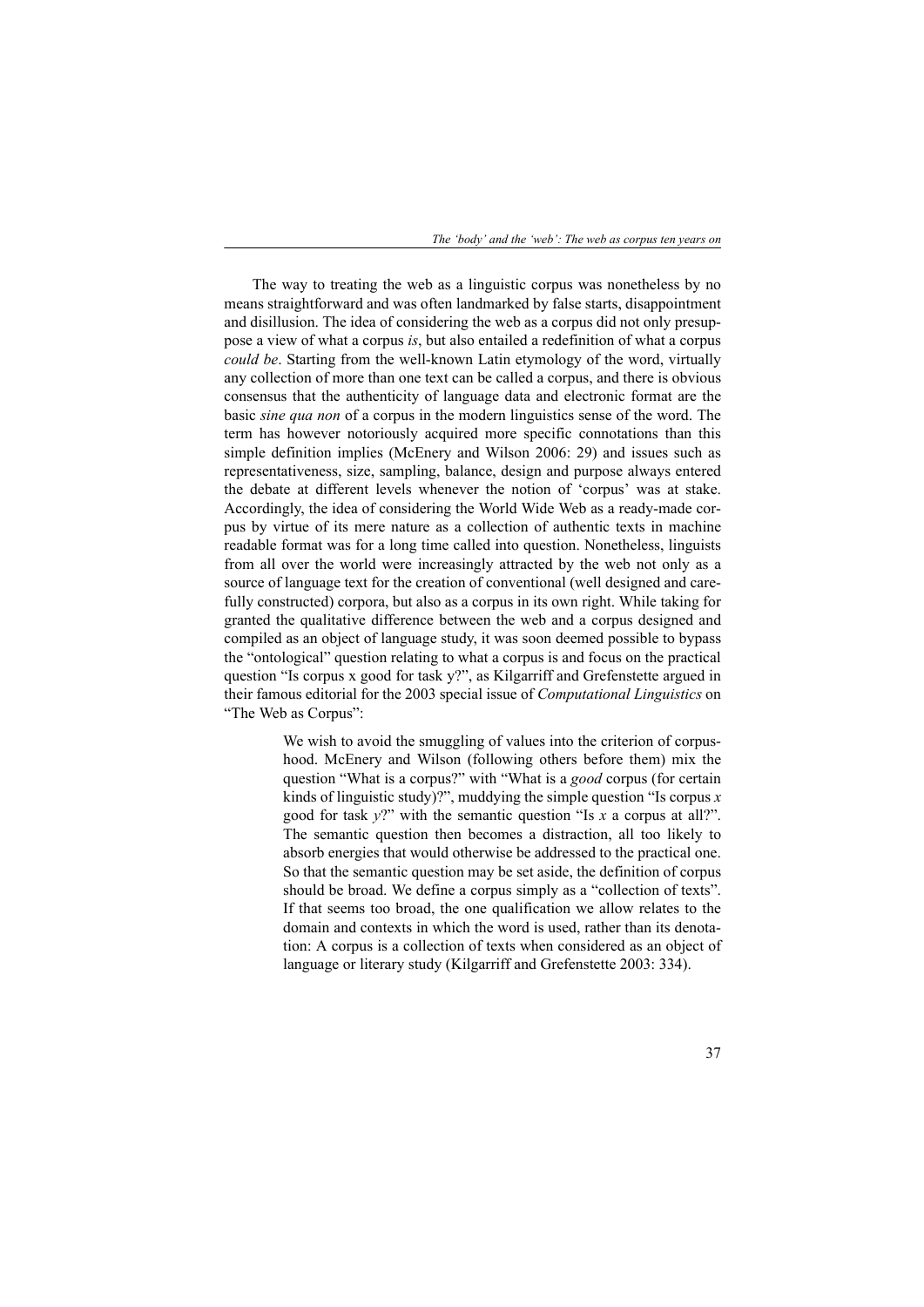By implicitly shifting the notion of "corpushood" to the intention of the researcher rather than seeing it as intrinsic to the text collection itself, Kilgarriff and Grefenstette contributed to the emergence of a scientific community determined to exploit the inestimable potential of the web "when considered as an object of language or literary study" (Kilgarriff and Grefenstette 2003: 334). Mainly committed to the practical task of seeing whether the web could be profitably used as a corpus, research carried out under the label "web-as-corpus", especially in the field of computational linguistics and NLP, was apparently limited only to answering practical questions, while in fact each new study in this controversial field was imperceptibly contributing to reshaping corpus linguistics as a whole in the light of the specific features of the web as a spontaneous, self-generating collection of texts.

Thus the notion of the web as corpus rather than pushing key questions onto the background has worked as a sort of "magnifying glass for the methodological issues that corpus linguists have discussed all along" (Hundt *et al*. 2007: 4) and has provided an opportunity to explore some of the main tenets on which the good practice of corpus work rests. The most relevant issues for the purpose of the present article will be discussed in the following paragraphs.

### *2 The web as corpus: Key issues*

## *2.1 Authenticity and representativeness*

One of the most obvious reasons for turning to the web as a corpus was from the very beginning its undisputable nature as a reservoir of authentic language behaviour. Whatever its size, and however easily available as a collection of texts in machine readable format, there would have been no reason for turning to the web as an object of linguistic study had it not been made only of authentic texts, which are the result of genuine communicative events. Attention to the web as a source of linguistic information must therefore be seen as deeply rooted in the context of that "growing respect for real examples" (Sinclair 1991: 5), which the advent (and diffusion) of the new technologies has but reinforced. If then, to paraphrase Sinclair (1991: 1), it has now become fashionable to look "outwards to society" rather than "inwards to the mind" in the search for linguistic evidence, the web seems to be there ready at hand just to provide such evidence of language use as an integral part of the society it mirrors.

When it comes to the web, however, authentic does not necessarily mean reliable. Indeed, authenticity is often related to problems of 'authoritativeness' and it is everyday experience that authentic in the web often means inaccurate (misspelt words, grammar mistakes, improper usage by non-native speakers),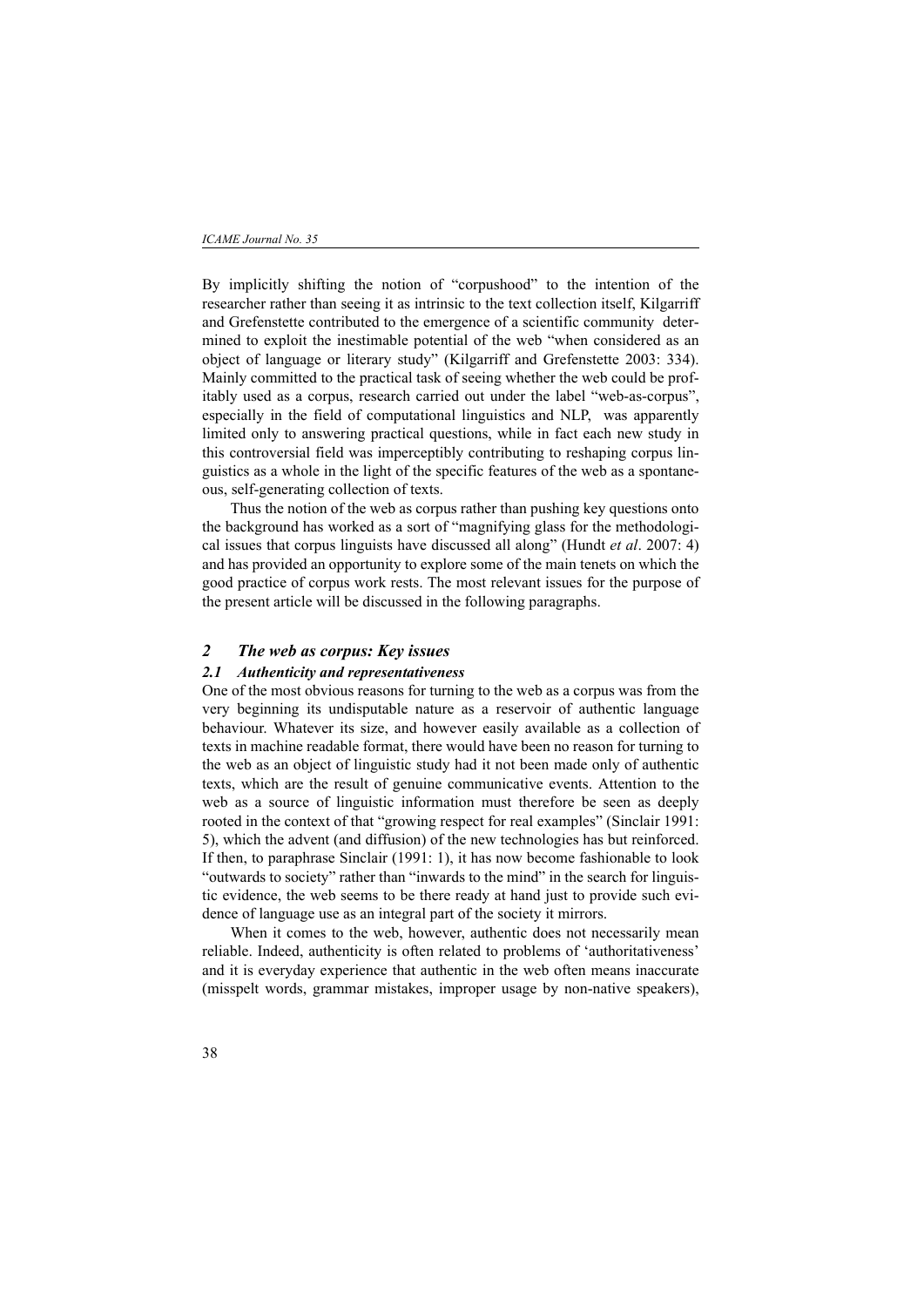owing to its nature as an unsupervised unedited collection of texts. This has notoriously impaired any pretence to representativeness for the web as a corpus. Closely related to authenticity, representativeness is indeed the standard that most puzzled those who wanted to claim corpus dignity for the web. Representativeness entails in fact considerations concerning what should go in and what should be left out of a corpus based on clear ideas concerning the users of the language which a corpus aims to represent. As a consequence, while the enormous size of the web and its inclusiveness apparently make it a gateway to a potentially representative heterogeneous amount of language events, the notion of representativeness as it has been generally conceived of in corpus linguistics can only pertain to corpora which have been designed and created out of a selection from carefully chosen material. And this is not the case with the web, which is already there, independently from the linguist's intentions, as the result of a wide range of (but not all) everyday activities which imply knowledge exchange, communication, interaction, and for which the web is proving more and more a privileged mode. Paradoxically, however, this is where its real potential for representativeness also lies. The web is not constructed by a human mind, but it is the direct result of a number of human interactions taking place – significantly from a linguist's perspective – mainly through written texts which in the very act of their production are made available worldwide as authentic machine readable texts. Accordingly, the web's textual content inevitably reflects – if not represents – the international community at large in real time, and it could be argued, indeed, that it can be considered as "an increasingly representative and unprecedented in scale machine-readable sample of interests and activity in the world" (Henzinger and Lawrence 2004: 5186). Even though such a view of representativeness is not necessarily significant from the point of view of language, it cannot be dismissed as altogether irrelevant to it. Certainly the web "can in no way be considered a representative sample of language use in general" (Leech 2007: 145), but its scope, variety, and above all immense size, seem to legitimize confidence that these characteristics can counterbalance the limits of representativeness, so that the web's impossibility of being representative of nothing else but itself does not altogether destroy its value as a source of linguistic information from a corpus linguistics perspective.

#### *2.2 Size and content*

Intrinsically related to representativeness, the issue of size was equally fundamental in determining the value of the web as a resource for language study. While enormous size and virtually endless growth are the most notable characteristics of the web when compared to traditional corpora, this is precisely where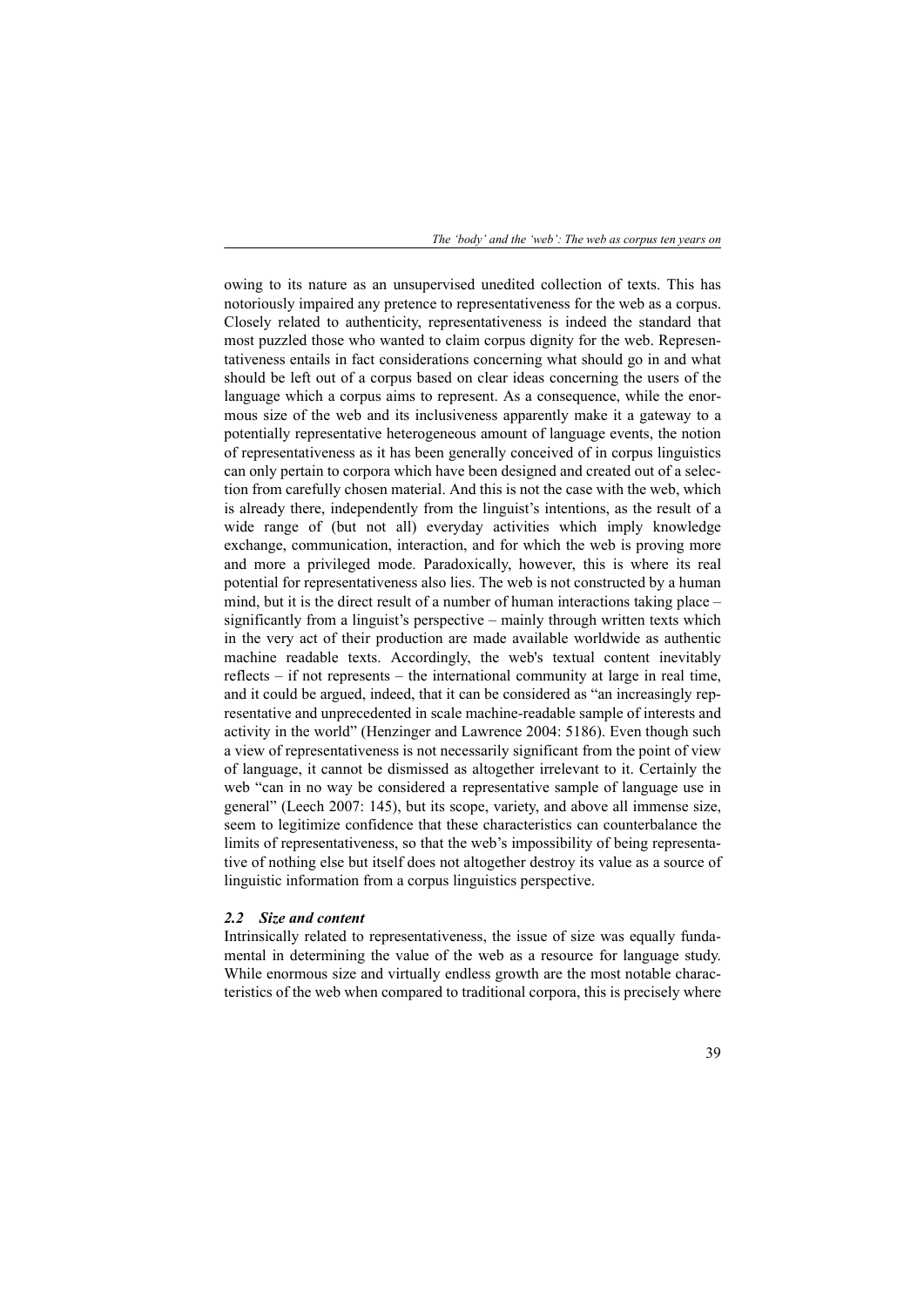#### *ICAME Journal No. 35*

its limitations as an object of scientific enquiry lie. The notion of corpus should by default imply "a body of text of a finite size" (McEnery and Wilson 2006: 30), so that exact computations can be carried out, results can be compared, and statistics developed. Accordingly, the web's non-finiteness results in the impossibility to carry out such tasks, and hence in uncertainties and doubts concerning its value from the point of view of scientific research.

As to the question of how many running words there are in the web when considered as a text corpus, recent estimates of the web's size amount to one trillion unique URLs (Alpert and Hajaj 2008) which makes any computation of pages, let alone words, virtually impossible and useless. As far as the English language only is concerned, a fairly reliable estimate can be found in the respectable lower bound of one trillion words, i.e. the size of the training corpus used by Google when releasing their Web1IT data set in September 2006 (Official Google Research Blog 2006). Regardless of the temporary nature of these figures, what all estimates of the web's size imply is that linguists are faced with a corpus definitely larger than any other existing corpus, which alters altogether the meaning of size as a basic corpus issue. In the early days of corpus linguistics, it was a pains-taking task to reach the minimum size required for a corpus to yield significant evidence, but when it comes to the web as corpus, the role played by size seems to be reversed, and the linguist is faced with a collection of texts which can be literally overwhelming in terms of running words, and hence useless. Thus, while Sinclair could safely suggest, in the early 90s, that "a corpus should be as large as possible, and should keep on growing" (Sinclair 1991: 18), this is a truth that cannot hold when large actually means gargantuan and uncontrolled as is the World Wide Web. And this is the case not only from a corpus linguistics perspective. Also from the point of view of information retrieval, it has long become doubtful and disputable whether "bigger" is "better", even though it is undeniable that a large quantity of data accessible through the web is of great help when seeking unusual or hard-to-find information (Sullivan 2005).

The exponential growth of the web in size also had a great impact on its content, so that this was undoubtedly another key issue in determining its value as a corpus. A natural correlate of representativeness, the issue of content becomes even more indigestible given the intrinsic difficulties of characterizing the web in any of its aspects. In the past few decades the World Wide Web has indeed grown in such an anarchic fashion that it is virtually impossible to describe it in terms of its content (Grefenstette and Nioche 2000: 237). Moreover, when seen from a corpus linguistics perspective, a major flaw of the web was found in its intrinsic irreducible *anarchism*, which made the 100 million word *British National Corpus* comparatively resemble "an English country gar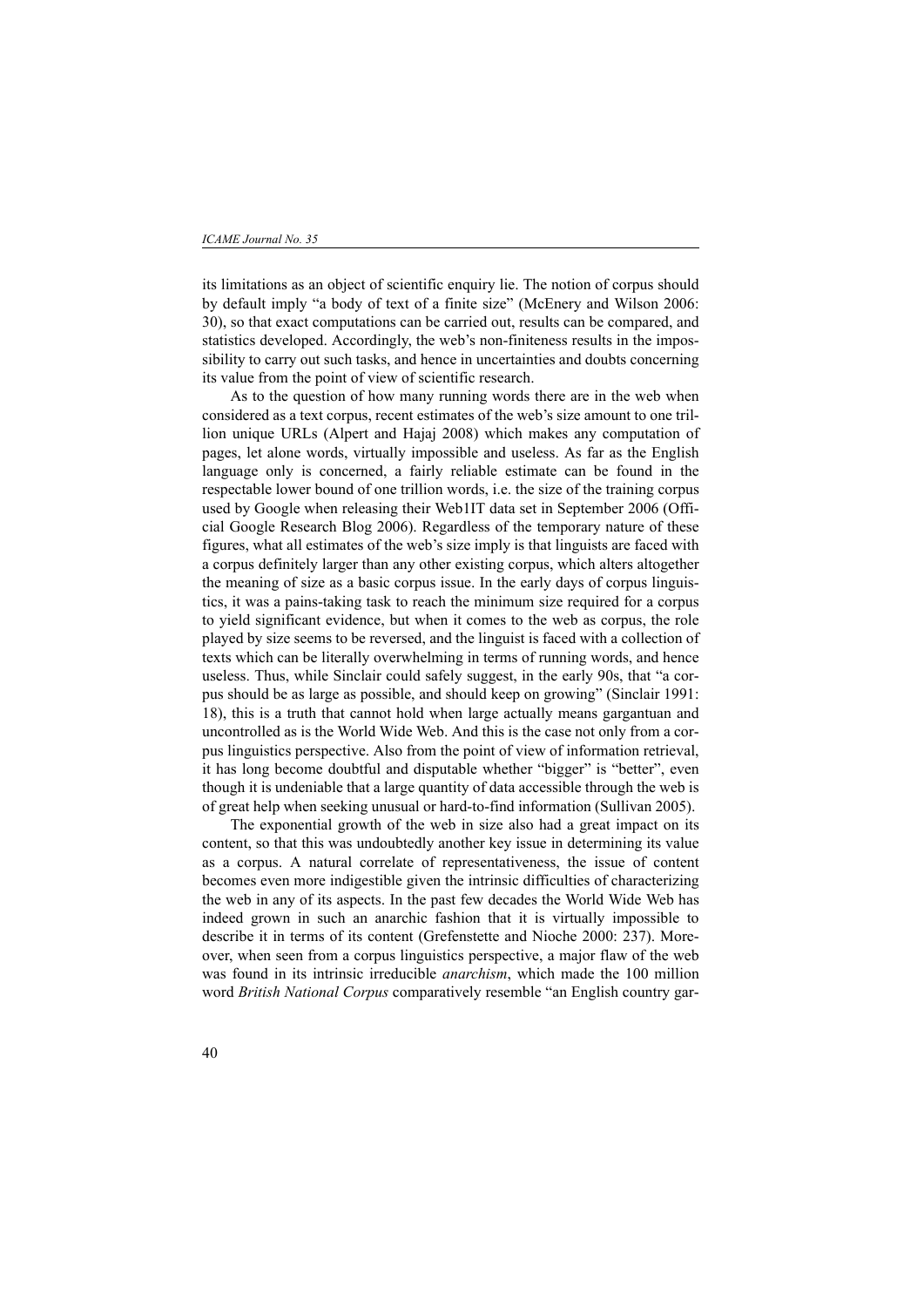den" (Kilgarriff 2001: 344), and, more importantly, seemed from the very beginning to toll the bell for any hope to use the web as a corpus on sound methodological bases. Anarchy has always been the original sin of a virtual space which, as its very name reveals, is global more than anything else on earth. Not only all sorts of ephemera coexist with literary masterpieces, as pornography does with governmental documents and promotional text, but online texts are often only fragments, stock phrases, hot lists, and come in a myriad of duplicates and nearduplicates which are not of use from a linguist's point of view (Fletcher 2004). Furthermore the web has increasingly become a repository for multimodal content, with video and audio files representing a non-negligible part of its content, and ranking very high in most search engines' result pages. Despite such indescribable scenario, the issue of content will be conveniently split into three basic components – languages, topics, and genres – in the following pages to give, at least, an idea of scope of the web as corpus from the point of view of its content.

As far as language distribution is concerned, people have long thought quite naturally of the web as an almost monolingual English language corpus. On the contrary, in their much quoted article published in 2000, Grefenstette and Nioche estimated that while the web actually was a predominantly English language corpus (66%), non-English languages were growing at a faster pace than English. In fact one of the most interesting intrinsic characteristics of the web is its multilinguality, which, from a corpus linguistics perspective, means that it contains virtually endless parallel and comparable corpora, in almost any written language on earth, covering every domain and many topics, registers and genres. As to the present distribution of languages used on the Web, recent estimates of the top ten languages (30th June 2010) report English and Chinese as the most widely used languages, followed by Spanish, Japanese, Portuguese, German, Arabic, French, Russian, and Korean; see Table 1: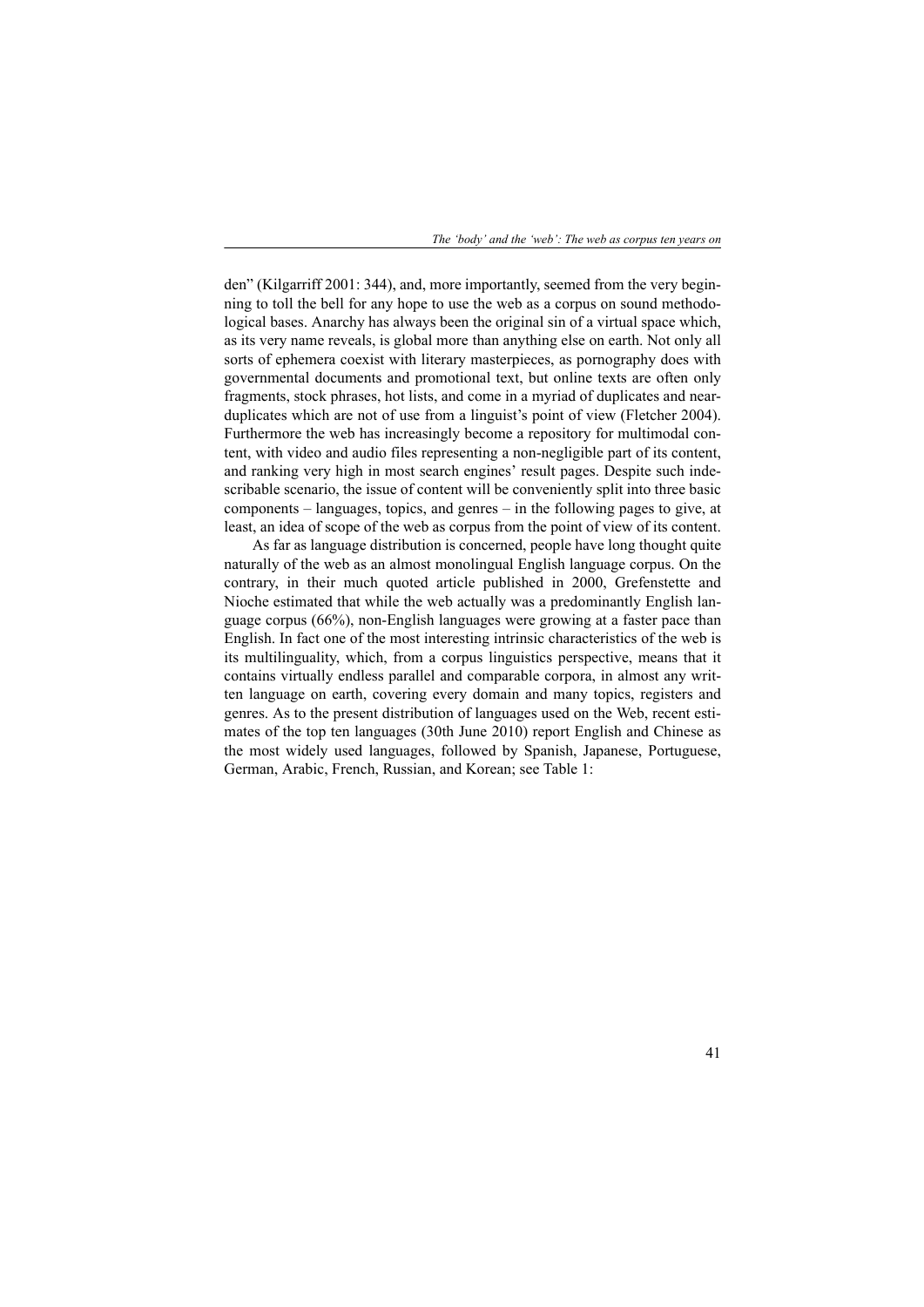*ICAME Journal No. 35*

|                                   |                 | Top Ten Languages Used in the Web      |                      |                 |                        |
|-----------------------------------|-----------------|----------------------------------------|----------------------|-----------------|------------------------|
|                                   |                 | (Number of Internet Users by Language) |                      |                 |                        |
|                                   |                 |                                        |                      |                 |                        |
| <b>TOP TEN</b>                    | <b>Internet</b> | <b>Internet</b>                        | Growth               | <b>Internet</b> | <b>World Popula-</b>   |
| <b>LANGUAGES IN</b>               | <b>Users</b> by | Penetra-                               | in Inter-            | Users $%$       | tion                   |
| <b>THE INTERNET</b>               | Language        | tion by<br>Language                    | net (2000<br>$-2010$ | of Total        | for this Lan-<br>guage |
|                                   |                 |                                        |                      |                 | $(2010)$ Estimate)     |
| <b>English</b>                    | 536,564,837     | 42.0%                                  | 281.2%               | 27.3%           | 1,277,528,133          |
| <b>Chinese</b>                    | 444,948,013     | 32.6%                                  | 1,277.4 %            | 22.6%           | 1,365,524,982          |
| Spanish                           | 153,309,074     | 36.5%                                  | 743.2%               | 7.8%            | 420,469,703            |
| Japanese                          | 99,143,700      | 78.2%                                  | $110.6\%$            | $5.0\%$         | 126,804,433            |
| Portuguese                        | 82,548,200      | 33.0%                                  | 989.6%               | $4.2\%$         | 250,372,925            |
| German                            | 75,158,584      | 78.6%                                  | 173.1 %              | 3.8%            | 95,637,049             |
| Arabic                            | 65,365,400      | 18.8%                                  | 2,501.2%             | $3.3\%$         | 347,002,991            |
| French                            | 59,779,525      | $17.2\%$                               | 398.2%               | $3.0\%$         | 347,932,305            |
| <b>Russian</b>                    | 59,700,000      | 42.8%                                  | 1,825.8%             | 3.0%            | 139,390,205            |
| <b>Korean</b>                     | 39,440,000      | 55.2 %                                 | 107.1%               | $2.0\%$         | 71,393,343             |
| <b>TOP 10</b><br><b>LANGUAGES</b> | 1,615,957,333   | 36.4%                                  | 421.2%               | 82.2%           | 4,442,056,069          |
| <b>Rest of the</b><br>Languages   | 350, 557, 483   | 14.6%                                  | 588.5%               | 17.8%           | 2,403,553,891          |
| <b>WORLD TOTAL</b>                | 1,966,514,816   | 28.7%                                  | 444.8%               | $100.0\%$       | 6,845,609,960          |

*Table 1*: Top ten languages used in the web (source: www.internetworldstats.com)

Notoriously, differences in the relative weight of individual languages on the web point to more general problems concerning the so called "digital divide" between rich and poor countries, and the growth of languages other than English does not necessarily imply that access to the benefits of the Internet are more evenly distributed on earth. Anyway, while the problem of unequal access to the Internet remains an issue, the web has paradoxically proved an excellent lan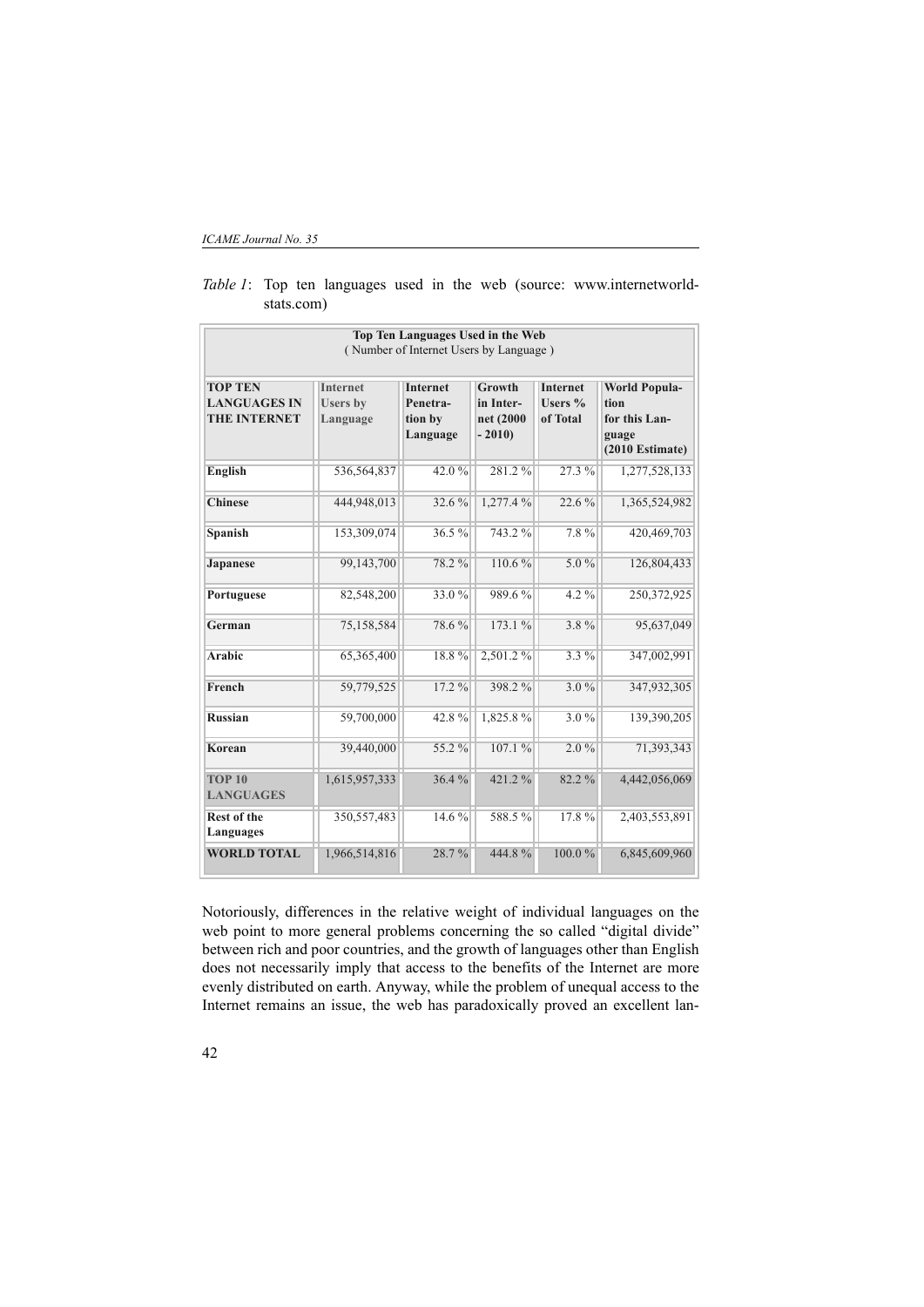guage resource precisely for some "minor", or even "endangered" languages (Ghani *et al*. 2001; De Schryver 2002; Zuraw 2006; Scannell 2007).

The importance of language variety on the web from a corpus linguistics perspective is further enhanced by the astonishing diversity of the topics covered. Indeed, there seems to be no field of human activity that is not some way or other covered by the web, so that several attempts have been made to implement some principles of classification of the web's content based on topic. This was generally performed through directories, which group web pages on the basis of content into a number of categories. A quick glance to the directories listed in the relevant page by the most common web search engines was enough to suggest that each directory (and sub-directory) could be considered as a "virtual" corpus including texts about the same topic. In practice, however, and despite their attractiveness, web directories seemed to answer the linguist's need only partially (Biber and Kurjian 2007). Moreover, as the web grows in size and anarchy, classification of web pages only by topic seems to be insufficient to maintain acceptable standards of effectiveness also from the point of view of information retrieval. This is the reason why greater and greater interest has been recently paid to the issue of web categorization by register and genre as a necessary complement to topic classification (Kwasnik and Crowstone 2001; Santini 2005; Mehler *et al*. 2010) and this is certainly an area where research by linguists, and the search engine industry's agenda partly converge. It goes without saying that the possibility of automatically identifying web genres is certainly going to pave the way towards a more methodologically sound use of the web as a corpus.

## *3 From body to web: New issues*

An important characteristic of the web that has had strong implications for its supposed nature as a corpus is its inherently dynamic nature, with new pages and sites appearing at a significantly high rate and the content of existing documents being continually updated, so that sites and pages do not only frequently appear but also as frequently disappear. Furthermore, the very link structure of the web is in constant flux, with new links between documents being constantly established and removed (Risvik and Michelsen 2002). While such dynamism ensures that the web is constantly updated, also as a source of linguistic information, these factors have made the web gain a reputation for volatility – which no doubt everybody has experienced through the so called "broken-link" problem symbolised by the well known *HTTP Error 404 Page not found* message.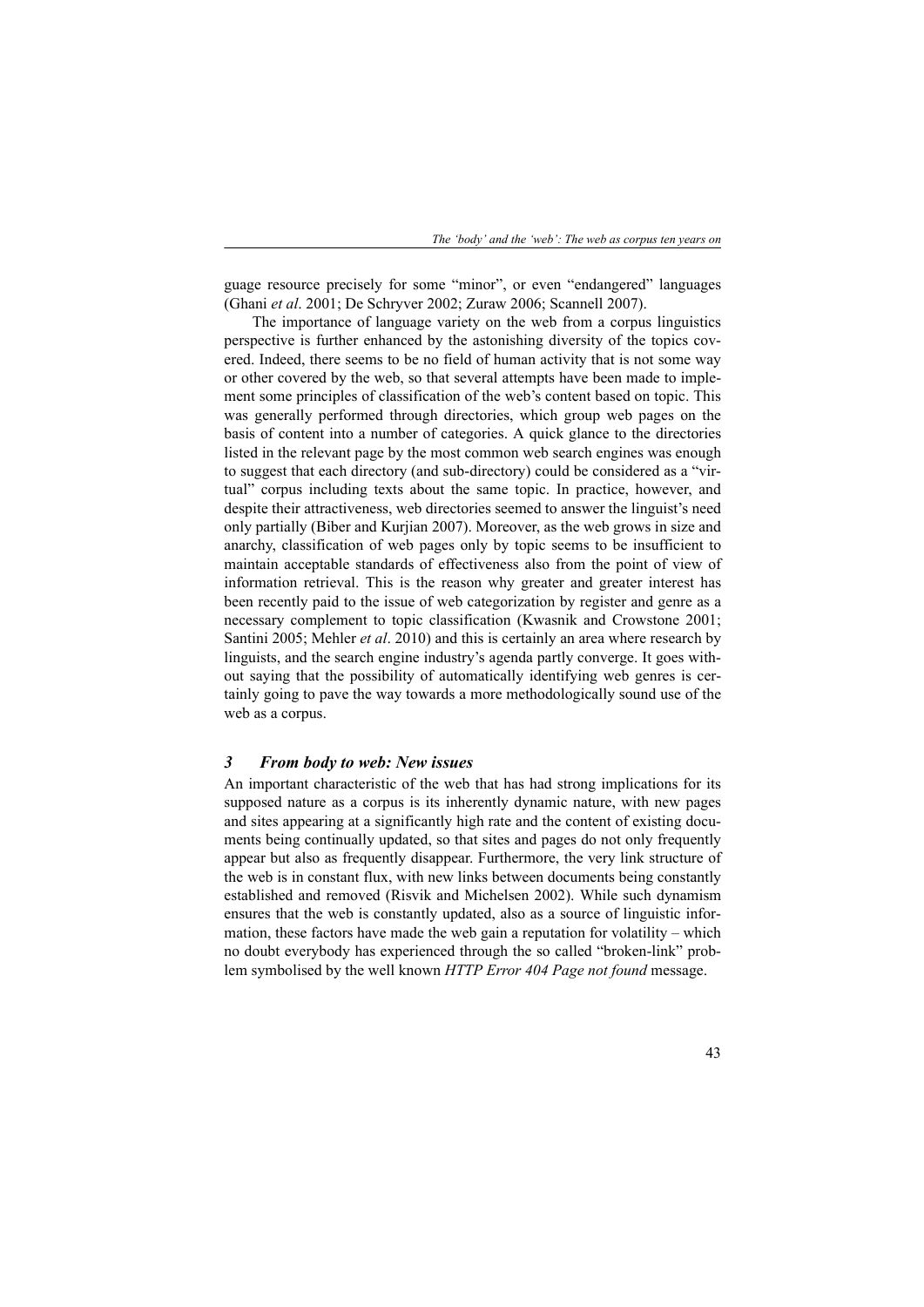#### *ICAME Journal No. 35*

With a large fraction of existing pages changing over time, and a significant fraction of changes due to new pages that are created over time, all the web is constantly changing. Nonetheless there is no reason to assume that this perpetual change definitely alters the nature and composition of the whole. And while its fluid nature is often invoked as one of the main arguments against using the web as a corpus, one is also tempted to revive a powerful analogy with water (Kilgarriff 2001: 343); nobody would demand that the chemical composition of water in a river is exactly the same at each experiment, and nonetheless river water is undoubtedly a legitimate object of scientific enquiry. As Volk suggested at the very beginning of the web as corpus 'adventure', we only have had to learn how "to fish in the waters of the web" (Volk 2002).

An obvious practical consequence for linguistic research of the web's dynamism is the impossibility to reproduce any experiment. This poses a really serious problem since it is one of the basic requirements of scientific research that an experiment can be reproduced so that it can also be validated or, perhaps more crucially for the scientific method, invalidated. While validation of experiments is in most cases trivial when working with conventional corpora, the issue becomes crucial when using the web as a corpus (Lüdeling *et al*. 2007: 10–12), especially via ordinary search engines. The problem has been empirically addressed by some researchers who simply validate their results by repeating the same web search at distant intervals in time; others have instead opted for the possibility of using the web as corpus in different ways, e.g. by automatically downloading the results of the queries submitted to a search engine so as to create a more stable, and hence verifiable, object.

Finally, two more concepts that seem to have become worthy of the linguist's attention when it comes to the web as corpus are relevance and reliability (Baroni and Bernardini 2004; Fletcher 2004; Lüdeling *et al*. 2007), which relate to two aspects generally referred to in information retrieval as 'precision' and 'recall'.<sup>1</sup> While any linguistic search carried out by means of specific software tools on any traditional stable corpus of finite size (such as the BNC) would certainly report only (precision) results exactly matching the query, and all (recall) the results matching the query, it is patently not so with the web, whose unstable nature as a dynamic non-linguistically oriented collection of text fights against recall, whereas the intrinsic limitations, from the linguist's perspective, of search tools such as ordinary search engines challenge precision.

This is precisely what makes using frequency data from a search engine (the so-called "Google frequencies") as indicative of frequency of a given item in the web as corpus more problematic than it might seem at first glance. To assume a fairly high number of hits for a query as evidence of usage is not some-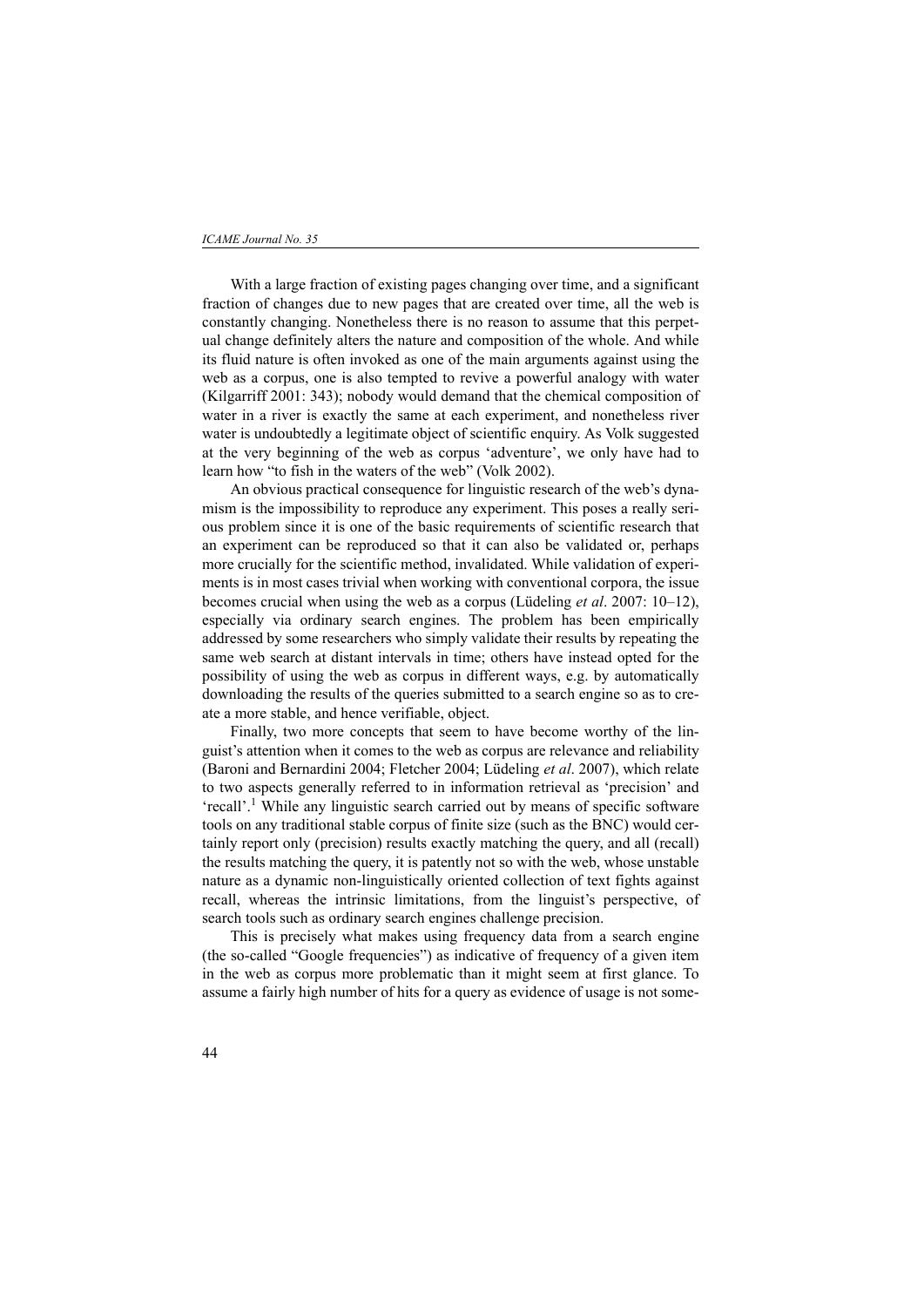thing which can be taken for granted. For one thing, reliability and recall are made problematic by the huge number of duplicates and near-duplicates found by search engines, which ultimately depends on the very dynamic nature of the web. The presence of duplicates on the web, an issue generally alien to carefully compiled corpora, obviously inflates frequency counts dramatically, making numeric data obtained from hit counts on the web virtually useless from the point of view of statistics. Furthermore, search engines are themselves unreliable tools, subject to strange phenomena like "dancing" (Nakov and Hearst 2005) and often producing incredibly inconsistent results (Véronis 2005). On the other hand relevance and precision are impaired by the very strategies that enhance the power of search engines as tools for retrieving information (not specifically linguistic) from the web such as lemmatization, normalization of spelling, and so on. While such features are undoubtedly helpful when searching for general information on the web, they certainly affect the search possibilities in terms of precision and relevance (Lüdeling *et al*. 2007: 12–14).

All the issues so far surveyed indicate that even though the advantages of using the web as a corpus were evident from the very beginning, it was of crucial importance to devise new approaches to make the web more useful for corpus research. A brief survey on the following pages suggests that such development can be charted as a slow but steady process of decreasing dependence on ordinary websearch engines, pointing to a more fecund osmosis between corpus linguistics and the web.

# *4 Approaches, tools and methods: From web as corpus to corpus as web*

The most obvious and immediate approach to the web as a corpus implies that the researcher queries the web as a corpus "surrogate" (Baroni and Bernardini 2006: 10–11) through an ordinary search engine and that hit counts are used as a source of qualitative/quantitative evidence of attested usage. While this approach may have proved successful at various tasks, it is the one that has most frequently foregrounded some of the basic uncertainties concerning the value of the web as an object of scientific enquiry in the past ten years. In this case, indeed, the linguist has not only very scarce control over the *corpus* itself, the web, but also over the search tools, i.e the search engines, which are clearly not designed for use by linguists. The result is more often than not an improved awareness of "googleology", as Kilgarriff (2007) would argue, rather than reliable linguistic information.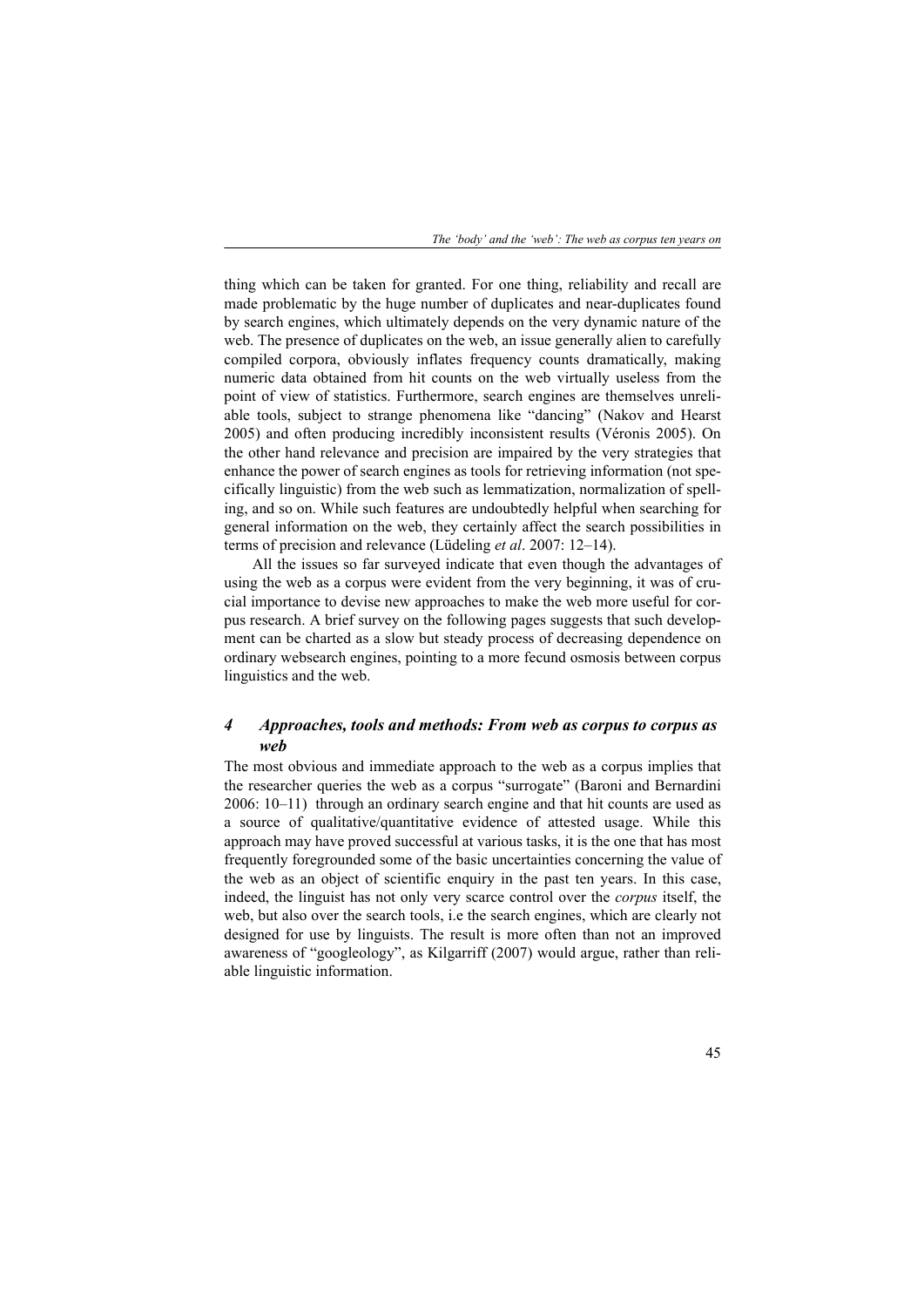## *ICAME Journal No. 35*

A first obvious problem is to interpret the meaning of frequency of occurrence on the web and assess the authoritativeness of the results. A second limit of web search is related to the already mentioned issues of relevance and reliability. This can be exemplified by a search aimed at evaluating *onset site* and *site of onset* as alternative wordings with reference to *cancer* in a medical text.2 A Google search for *onset site* would find over 8000 matches, a result which is not significant in itself but requires further interpretation. What is particularly doubtful, besides the significance of mere Google frequency, is the relevance of the results to the specific context of *cancer*. Indeed, by adding the word *cancer* to the search string, the number of matches drops to 1790, all of which apparently irrelevant and/or unreliable. At closer inspection, in fact, one finds that only in one instance the word *onset* does really premodify *site*, while in most other cases the two nouns are separated by some punctuation mark:

Articoli accademici per "onset site" cancer ... for germ line TP53 mutations in breast cancer patients - Børresen - Citato da 116 R Ameloblastoma of maxilla and mandible - Sehdev - Citato da 108 Colorectal cancer in hereditary breast cancer kindreds - Lin - Citato da 24 Colorectal cancer in hereditary breast cancer kindreds Q<br>di KM Lin - 1999 - Citato da 24 - Articoli correlati cifically, mean age of cancer onset, site distribution, and presenting histologic stage were determined. Five-year stage-stratified survival rate was... www.springerlink.com/index/L782360546674TJ1.pdf - Simili N-acetyltransferase 2 genotype in colorectal cancer and selective ... Q<br>di AL Hubbard - 1997 - Citato da 48 - Articoli correlati<br>Predicted fast and intermediate NAT2 phenotype classifications were combined for subsequent analysis of NAT2 genotype with sex, age of onset, site of cancer ... gut.bmj.com/content/41/2/229.full Screening for Germ Line TP53 Mutations in Breast Cancer Patients1 Q di AL Børresen - 1992 - Citato da 116 - Articoli correlati linked to breast cancer susceptibility in many families with early onset site specific breast cancer, and in families with breast and ovarian cancer (6). ... cancerres.aacriournals.org/content/52/11/3234.full.pdf reper N-acetyltransferase 2 genotype in colorectal cancer and selective ... Q -Formato file: PDF/Adobe Acrobat - Visualizzazione rapida<br>di A Hubbard - 1997 - Citato da 48 - Articoli correlati sex, age of onset, site of cancer, and Dukes's stage (table 3). Patients who developed colo- rectal cancer before the age of 70 were more. abdominal pain onset site - Patient UK resources sessemment pain onset site - medical resources available from Patient UK. ... Screening for<br>Colorectal (Bowel) Cancer - View and print PDF of this document ...

www.patient.co.uk/.../abdominal\_pain\_onset\_site.htm - Copia cache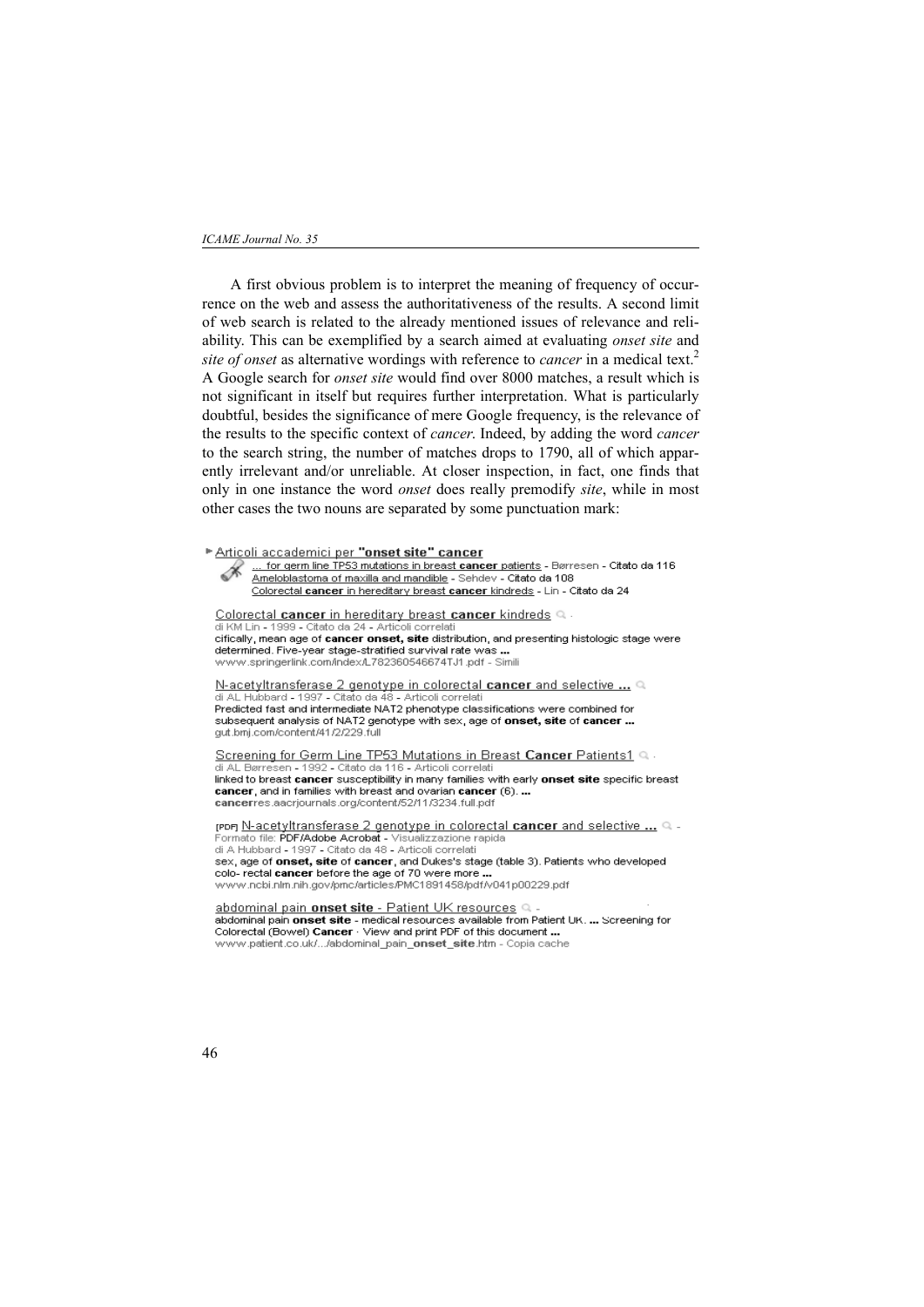At this stage one could further restrict the query to a known domain such as a portal for the online distribution of scientific journals (e.g. www.elsevier.com) or even to Google Books to boost the reliability of the results. These would indeed confirm the inappropriateness of *onset site* (featuring, again, *onset*, *site* rather than *onset site*), whereas an alternative search for *site of onset* produces a significant number of matches, all to be considered relevant and reliable because of the co-occurrence with *cancer* and of the controlled provenance of the results.

This reveals that even the apparently trivial task of searching the web for evidence of usage poses specific problems for the researcher, which require that cautionary procedures are adopted both in the interpretation of the results and in submitting the query to the search engine. More precisely, while the working of search engines and the web's content fall out of the user's control, the only part of the search which the linguist can control is the query, indeed "the loadstone of search, the runes we toss in our ongoing pursuit of the perfect results" (Battelle 2005: 27). The query can be the place where the practice of web search and a linguist's theoretical approach to the web as a corpus can significantly interact.<sup>3</sup>

Another typical use of the web as a corpus 'surrogate' is by means of specific tools like WebCorp (www.webcorp.org.uk), a well known web concordancer capable of transforming the result page of an ordinary search engine into a concordance table that can be profitably used to explore web data from a corpus linguistics perspective. However limited, the system provides basic sorting facilities and statistics, such as the computation of collocates, and has already proved successful at various tasks (Renouf and Kehoe 2006; Gatto 2009).

A further achievement in the attempt at making the web more useful for linguistic research is BootCaT (Baroni and Bernardini 2004), a tool that can be seen as the natural development of the widespread practice of building up "Do-It-Yourself" or disposable corpora (Zanettin 2001; Varantola 2003). In this case the web is seen as a "corpus shop" (Baroni and Bernardini 2006: 11), the place to go to for quick-and-dirty corpus creation. The only thing BootCaT needs to start the process is a number of key words which the linguist considers likely to occur in the specialized domain for which a corpus is going to be built. These words (seeds) represent the first step towards corpus creation: the seeds are transformed into a set of automated queries submitted to an ordinary search engine, which in turn produces a list of results from which a new list of terms is extracted. These new terms are used as seeds to build a larger corpus via more automated queries, and so forth. The linguist can control various aspects of the cyclical process by means of a number of options including the possibility to manually filter – and possibly deselect – URLs before web pages are included in the corpus. An apparently trivial option, the possibility of manually filtering the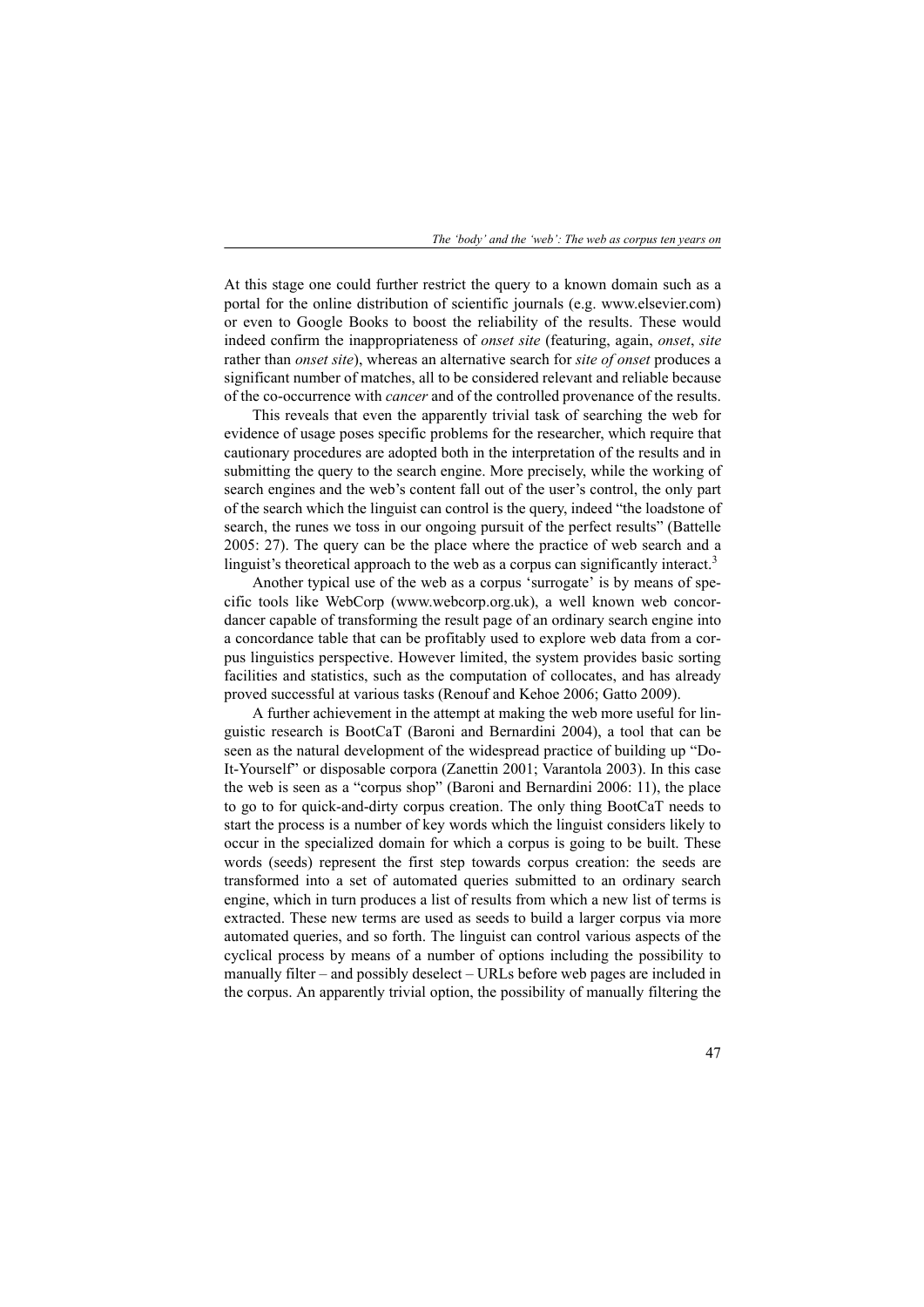#### *ICAME Journal No. 35*

URLs signals a sort of continuity with conventional corpus creation where linguists are generally careful in choosing their text wisely. By checking URLs, one is probably doing more than simply limiting the risk of filling a corpus with undesired web pages. Indeed the act of controlling the source of each web page can be seen as a sort of post-hoc action in terms of representativeness and design, whereby the user determines, albeit in a very limited way, what should go into and what should be left out of the corpus on the basis of external criteria (such as the institution, organization or even the genre to which the URL's domain can indirectly refer). The average time spent in building the corpus (generally less than 15 minutes in all), its decidedly task-oriented nature, as well as the fact that it can be analysed either online (through a specific corpus query tool) or off-line (by downloading it to one's own personal computer), make this a good example of how some aspects of corpus work can change – and are actually changing – under the impact of the web. More specifically, a tool like Boot-CaT greatly enhances the possibility of exploiting to the full the web's nature as a multilingual dynamic environment and its inclusiveness in terms of topic coverage, without renouncing such standards of corpus work as the stability of the data set to be explored, the reproducibility of the search, and the possibility of performing more specific linguistic oriented analysis with corpus query tools.

Finally particular attention deserves the creation of several mega-corpora from the web for languages such as Italian, German, English, Spanish, Chinese and Russian, and many more – all available for free through the Wacky Project website. These corpora fall in the "mega-Corpus – mini-Web" category in the map drawn by Baroni and Bernardini for Web as/for Corpus research (Baroni and Bernardini 2006: 13), and seem to bridge the gap between the corpus linguistics community and those researchers who are fascinated by the promises and possibilities offered by the web as a corpus but are not going to give up high methodological standards. As corpora that have been created through a semiautomated process based on crawling, filtering, deletion of duplicates and near duplicates, and that are connected with the creation of specific query interfaces (Baroni and Bernardini 2006; Baroni and Ueyeama 2006) these corpora have actually moved a further step in the process of reconfiguration of the notion of a linguistic corpus in the web era. They do represent a really new object, characterized by both web-derived and corpus-like features, whose aim is to answer the widely-felt need for corpus resources that combine the potential for size, variety and topicality offered by the Web with the reliability of conventional corpora and corpus tools. What these new resources, and the tools that have accompanied them, largely signify is a shift from the idea of the *web as corpus*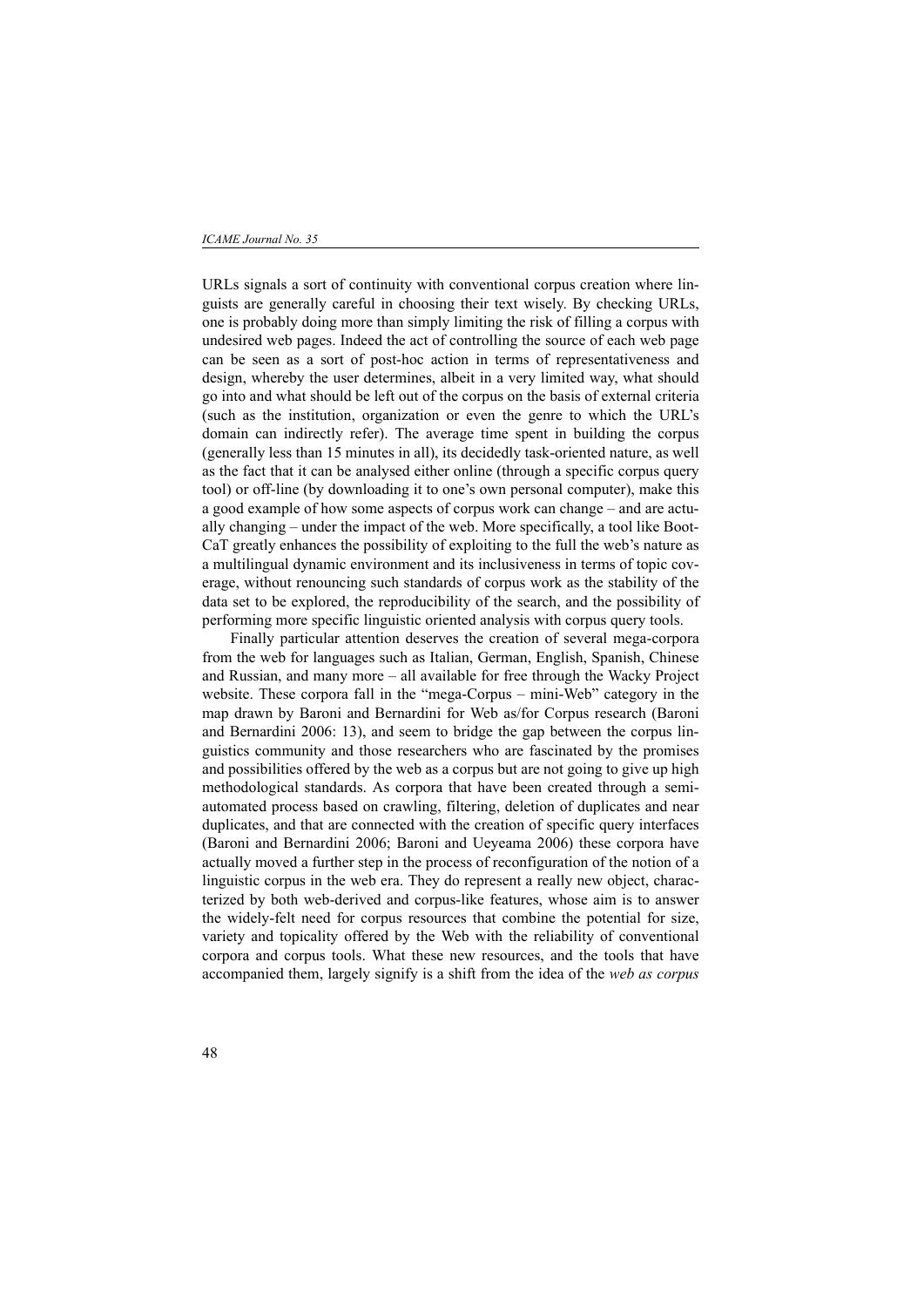to the new notion of *corpus as web*. As Baroni and Bernardini openly recognized, a few years ago, commenting on Google's popularity among linguists:

> The enormous popularity that Google enjoys among linguists can only in part be explained by the fact that it makes an unprecedented amount of language data available. We believe that an equally important role is played by the fact that Google search is easy to use and can be accessed through a familiar user interface, presents results in a clear and tidy way, and that no installation procedure is necessary. (…) In other words, we should not only use the Web as a corpus, but also present the *corpus as web*, i.e., provide access to Web corpora in the style of a Web search engine (Baroni and Bernardini 2006: 37).

It is indeed worth emphasizing that rather than simply advocating the development of new corpus resources tools, the authors were indicating a shift in the expectations of corpus linguists, as a consequence of a growing and widespread familiarity with ordinary web search. This seems to point to a metamorphosis in the way of conceiving of corpora and corpus tools under the impact of the web, which in turn brings about interesting changes also as far as the basic activities of accessing, distributing and querying corpora are concerned. As the notion of "mega-corpus mini-web" becomes a reality, the tendency for a working scenario where the linguist no longer downloads corpora and tools to his/her personal computer but rather works from any computer on data and query tools made available through a remote server has become more typical and desired than it was with traditional corpora. In such a context, even the basic act of reading, interpreting and drawing conclusions from concordance lines can become a problem. However refined and detailed, mere concordancing and statistics relating to collocates, clusters or patterns may be no longer enough with corpora where words can have thousands of occurrences and the plethora of data with which the linguist is likely to work definitely requires some form of summarising. This changing scenario is perhaps exemplified at its best by the Sketch Engine, a really telling example of a different way of conceiving the basic activities of accessing, distributing and querying corpora. The Sketch Engine service makes a number of large web corpora available for online analysis and exploration, which can be performed using a web-based corpus query tool, namely the Sketch Engine, which contributes to a thorough exploration of concordance lines by supporting complex queries and by providing statistics relating to the collocational profile and to the grammatical relations that each word in the corpus participates in. Interesting examples concern the kind of information that can be obtained, in a matter of seconds, for such complex and frequent words as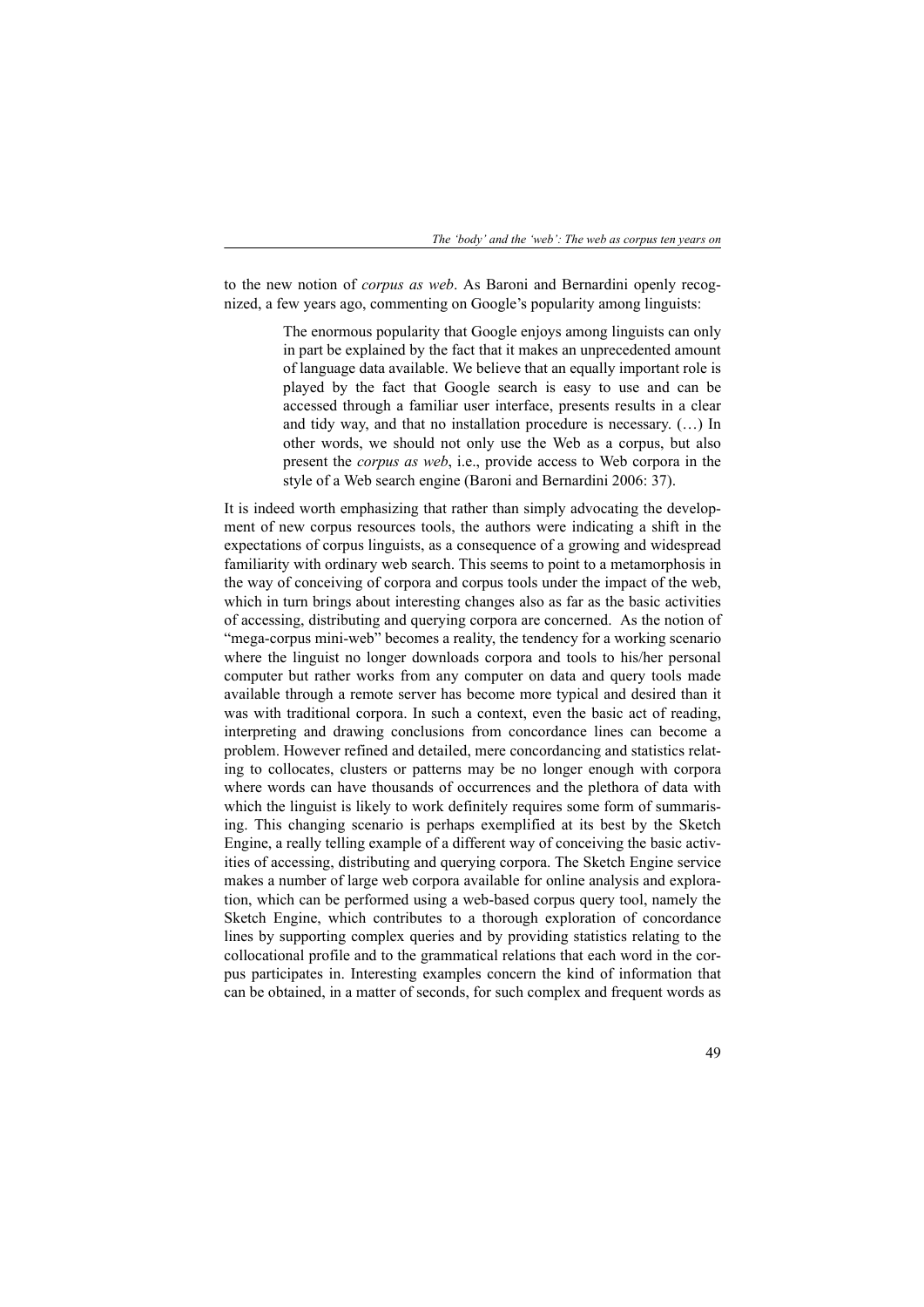*man*, *woman* or *nature* and *culture*. By way of example one could mention data retrieved for such a frequent and indeed significant word as *culture*; see Table 2:

Table 2: Word sketch for *culture*

|                                             |  |  |  | Home    Concordance    Word List    Word Sketch    Thesaurus    Sketch-Diff |
|---------------------------------------------|--|--|--|-----------------------------------------------------------------------------|
| Turn on clustering More data Less data Save |  |  |  |                                                                             |

CUlture ukWaC freq = 161537

ľ

| object of 29548 | 1.4        |      | subject of 18986 | 1.5        |      | adj subject of 2830 |    | 1.5       | a modifier      | 63673      | 2.8             | n modifier            | 25393 | 1.8        |
|-----------------|------------|------|------------------|------------|------|---------------------|----|-----------|-----------------|------------|-----------------|-----------------------|-------|------------|
| foster          | 333 50.47  |      | influence        | 197 34.98  |      | supernatant         |    | 14 41.93  | popular         | 3327 64.07 |                 | vouth                 |       | 975 55.82  |
| promote         | 740 42.89  |      | collide          | 29 29 81   |      | alive               |    | 42 31 19  | Western         | 881 55.34  |                 | pop                   |       | 542 55.04  |
| experience      | 542 42.15  |      | be               | 7677 27.83 |      | evident             |    | 37 30.01  | organisational  | 755 53.9   |                 | blame.                |       | 238 53.51  |
| create          | 1191 41.89 |      | have             | 2156 26.99 |      | different           |    | 141 28.02 | contemporary    | 1265 53.02 |                 | tissue                |       | 657 52.96  |
| change          | 986        | 41.8 | flourish         | 30         | 25.4 | prevalent           |    | 16 25 34  | indigenous      |            | 371 47.92       | vob                   |       | 106 50.73  |
| embrace         | 178 37.76  |      | fascinate        | 24.0<br>24 |      | such                |    | 135 24.91 | different       | 3580       | 47.7            | long-hours            |       | 36 50.45   |
| understand      | 498 36.44  |      | tend             | 62 23 24   |      | first-hand          |    | 9 21.36   | visual          |            | 905 47.59       | compensation          |       | 425 48.44  |
| develop         | 973 36.02  |      | emerge           | 66 22.61   |      | alien               | 13 | 21.1      | entrepreneurial | 222        | 46.8            | cell                  |       | 976 46.11  |
| rave            | 58 35.96   |      | thrive           | 25 22.52   |      | conducive           |    | 9 20.98   | American        | 1201 46.51 |                 | postmodern            | 98    | 45.3       |
| embed           | 119 35.75  |      | evolve           | 42 21.68   |      | dependent           |    | 19 20.37  | diverse         | 669 46.11  |                 | material              |       | 1451 43.26 |
| reflect         | 361 35.29  |      | permeate         | 17 21.61   |      | rich                | 26 | 20.2      | western         | 499 45.29  |                 | enterprise            |       | 368 41.27  |
| celebrate       | 231 35.21  |      | shape            | 20.9<br>46 | rife |                     |    | 8 19.87   | dominant        |            | 366 44.55       | dependency            |       | 141 40.62  |
| strengthen      | 187 34.87  |      | exist            | 90 20.73   |      | important           |    | 61 19.83  | Japanese        | 462 42.35  |                 | consumer              |       | 449 40.26  |
| pervade         | 53 34.21   |      | inspire          | 46 20.21   |      | positive            |    | 28 18.93  | Chinese         |            | 499 41.98       | anti-fraud            |       | 31 38.08   |
| preserve        | 157 32.45  |      | seem             | 114 19.74  |      | superior            |    | 13 18.59  | colorful        |            | 101 40.95       | <b>D</b> compensation |       | 15 37.61   |
| prevail         | 73 32.32   |      | worship          | 14 18.42   |      | negative            |    | 18 18 11  | vibrant         | 266 40.29  |                 | celebrity             |       | 161 37.13  |
| respect         | 116 31.34  |      | dominate         | 38 18.34   |      | accessible          |    | 19 17.65  | Jewish          |            | 450 40.16       | post-modern           |       | 42 36.87   |
| permeate        | 44 31.25   |      | become           | 220        | 18.3 | diverse             |    | 16 17.54  | ancient         |            | 553 39.84       | drinking              |       | 171 36.74  |
| learn           | 492 31.09  |      | survive          | 41 18.24   |      | hostile             |    | 9 17.34   | corporate       |            | 583 38.53       | consumerist           |       | 28 36.07   |
| shape           | 134 31.06  |      | mean             | 96 18.08   |      | central             |    | 23 16.73  | modern          |            | 898 38.45       | hip-hop               |       | 60 35.55   |
| nurture         | 64 30.71   |      | lunderpin        | 26 18.04   |      | essential           | 23 | 16.5      | organizational  |            | 135 38.41 vitro |                       |       | 60 35.53   |

As this sample from the word sketch for *culture* reveals at a glance, *culture* occurs 161,537 times in the 1.5 bn word web corpus of English ukWaC. In this corpus *culture* shows a clear tendency to occur as object of such verbs as *foster*, *promote*, *experience*, *create*, *change*, and each collocate is the gateway for potentially endless exploration of concordance lines and phraseological patterns which provide insight not only into questions of language use but also into discourse and society (see also Gatto 2010; Gatto forthcoming).

 It is of course not the purpose of the present study to explain in detail how the Sketch Engine works but it is perhaps useful to focus on one fundamental opportunity offered by the tool, which is definitely related to its connection with web search: the user can at any moment go back to the original text, by clicking on the doc.id left of the concordance line, and find out more about the real com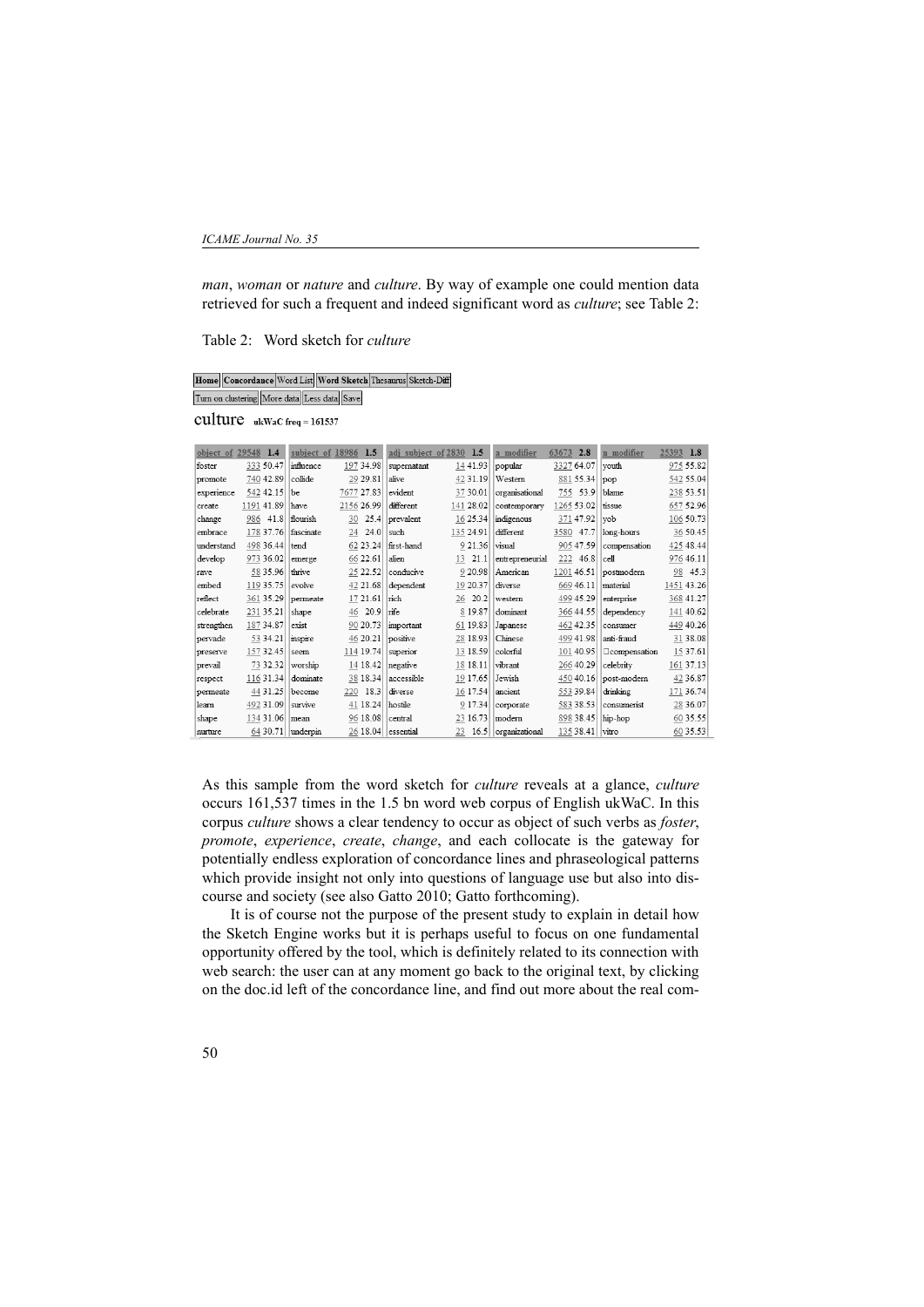municative situation in which the lexical item, collocation or pattern under analysis was used. Of course this opportunity is seriously impaired by the volatility of the webscape, because some pages may have been removed or changed. Nonetheless whenever this shift back to the real life communicative event does take place, the linguist can experience one of most significant changes occurring in corpus linguistics under the impact of the web: by offering the linguist such a dynamic, flexible, corpus of living texts, these recently developed resources and tools make us experience to the full a shift from corpus-as-body to corpus-asweb.

In this context particular attention deserve also a number of experiments which have been using parts of the web as a corpus both to gain information concerning language use, and as a source of data for the interpretation of cultural dynamics. This is the case for instance of online services that exploit the huge amount of printed texts that make up the database of Google Books, which is treated as a sort of diachronic corpus. The new Google Books Ngram Viewer interface allows to search 500 billion words of text to see changes in frequency of words and phrases, by turning a simple query into a complex task in which time-span, case-sensitivenss and other detailed criteria contribute to eliciting quick answers to otherwise complex issues. Just consider, by way of example, the data obtained in a matter of seconds about the use of capitalized *Hopefully*, possibly as sentence initial, by simply querying the Books Ngram Viewer: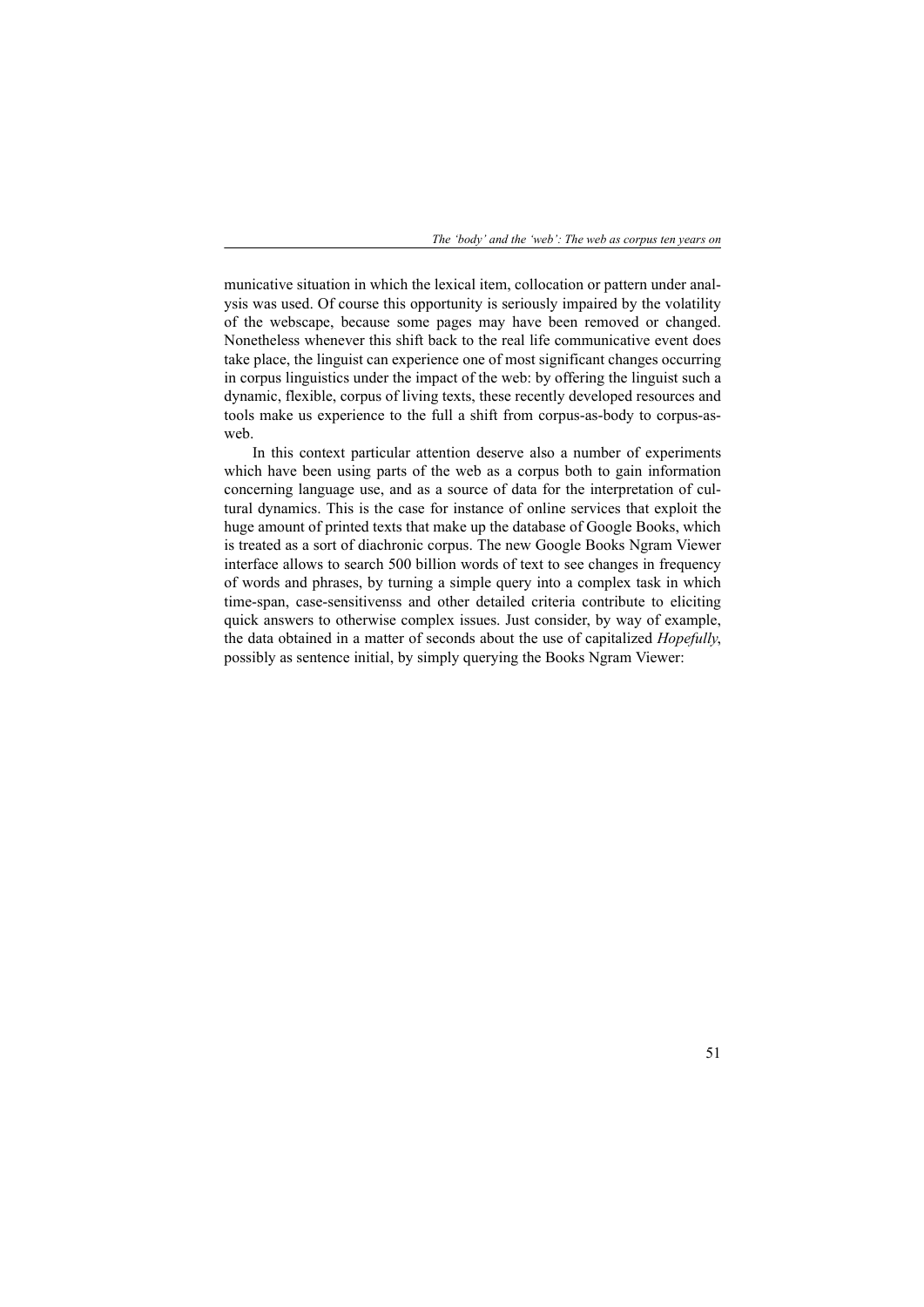#### Google labs **Books Ngram Viewer**

| between 1800                       |                      | and 2000 | from the corpus English |      |           | $\blacktriangleright$ with smoothing of 3 $\blacktriangleright$ . |      |      |      |                 |
|------------------------------------|----------------------|----------|-------------------------|------|-----------|-------------------------------------------------------------------|------|------|------|-----------------|
|                                    | Search lots of books |          |                         |      |           |                                                                   |      |      |      |                 |
|                                    |                      |          |                         |      | Hopefully |                                                                   |      |      |      | 64 Buzz         |
| 0.000200%                          |                      |          |                         |      |           |                                                                   |      |      |      | <b>M</b> -Tweet |
| 0.000180%                          |                      |          |                         |      |           |                                                                   |      |      |      |                 |
| 0.000160%                          |                      |          |                         |      |           |                                                                   |      |      |      |                 |
|                                    |                      |          |                         |      |           |                                                                   |      |      |      |                 |
| 0.000140%                          |                      |          |                         |      |           |                                                                   |      |      |      |                 |
| 0.000120%                          |                      |          |                         |      |           |                                                                   |      |      |      |                 |
| 0.000100%                          |                      |          |                         |      |           |                                                                   |      |      |      |                 |
| 0.000080%                          |                      |          |                         |      |           |                                                                   |      |      |      |                 |
| 0.000060%                          |                      |          |                         |      |           |                                                                   |      |      |      |                 |
|                                    |                      |          |                         |      |           |                                                                   |      |      |      |                 |
| 0.000040%                          |                      |          |                         |      |           |                                                                   |      |      |      |                 |
| 0.000020%                          |                      |          |                         |      |           |                                                                   |      |      |      |                 |
| $0.000000\sqrt[6]{\frac{1}{1800}}$ | 1820                 | 1840     | 1860                    | 1880 | 1900      | 1920                                                              | 1940 | 1960 | 1980 | 2000            |
|                                    |                      |          |                         |      |           |                                                                   |      |      |      |                 |
| Search in Google Books:            |                      |          |                         |      |           |                                                                   |      |      |      |                 |
|                                    |                      |          |                         |      |           |                                                                   |      |      |      |                 |

*Figure 1: A Books Ngram Viewer query:* Hopefully

The graph hardly needs an explanation, revealing as it is, at a glance, of the behavior of capitalized *Hopefully*. Obviously, the relevance and reliability of these data would require careful controls before being used as evidence for scientific purposes, since – as the authors themselves suggest – the greatest challenge lies in their interpretation. Which books do actually make up the database? Which constraints have determined its composition? Which varieties of English are more prominently represented? These are all issues which pertain to the web as corpus as a whole and suggest that all research in this field requires some form of post-hoc evaluation of the results. Nonetheless it cannot be denied that the contribution that a resource like this could provide in the context of linguistic research, could not have been even imagined without such a fecund and long awaited for interaction between corpus linguistics and the web.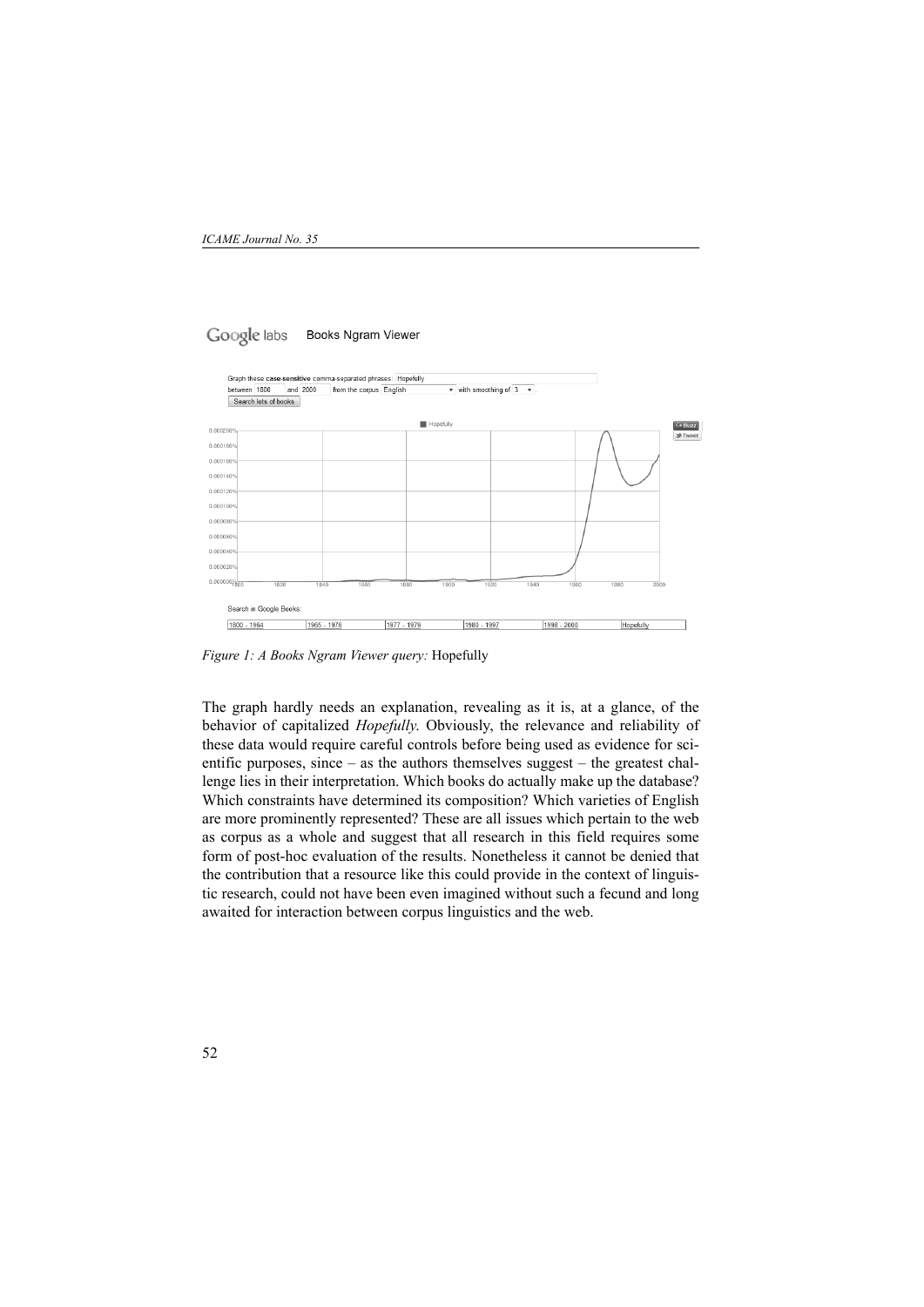*The 'body' and the 'web': The web as corpus ten years on*

## *5 Conclusion*

The attempt at surveying the key issues that have accompanied the 10-year history of the web as a linguistic corpus highlights some characteristics such as constant change, non-finite size, anarchism, which clearly point to some radically new issues if the hypothesis of treating the web as a corpus is to be pursued on sound methodological bases. It is worth stressing, however, that some of these new issues are to some extent to be considered as not specifically related to the web as corpus but rather as a natural consequence of the impact of the new technologies on linguistic resources as a whole. Some of these issues can in fact be related to the changes envisaged by Wynne (2002: 1204) as likely to occur in the way we conceive of language resources in the 21st century: multilinguality and multimodality, dynamic content, distributed architecture, connection with web searching. While it is clear that a corpus is by no means the same as a text archive, for which Wynne envisaged the above mentioned changes, these new characteristics of language resources are clearly linked to the shift from real to virtual and with the emergence of the Web as a key phenomenon in contemporary society, and thus inevitably relating also to the web as corpus. More specifically, Wynne's idea of an inescapable shift towards virtual corpora is enlightening. The old scenario of the researcher "who downloads the corpus to his machine, installs a program to analyse it, then tweaks the program and/or the corpus mark-up to get the program and the corpus to work together, and finally performs the analysis" (Wynne 2002: 1205) now coexists with, and is possibly going to be replaced by, a new model where replicating digital data in a local copy and installing the software to analyse the data becomes redundant, as all the processing can be done over the network.

These emerging issues seem to affect the very notion of corpus in radical ways, prompting a shift away from the somewhat 'reassuring' conventional features subsumed by the corpus-as-body metaphor itself, to a new corpus-as-web metaphor. While the notion of linguistic corpus as a body of texts rests on some correlate issues such as finite size, balance, part-whole relationship, stability, the very idea of a web of texts brings about notions of non-finiteness, flexibility, decentering and re-centering, and provisionality. This calls into question, on methodological grounds, issues which could be instead taken for granted when working on conventional corpora, such as the stability of the data, the reproducibility of the research, and the reliability of the results. What seem to be also changing are notions of permanence/stability for corpora. In the traditional model the value and the reusability of a corpus are dependent on a bundle of factors, such as the validity of the design criteria, the quality and availability of the documen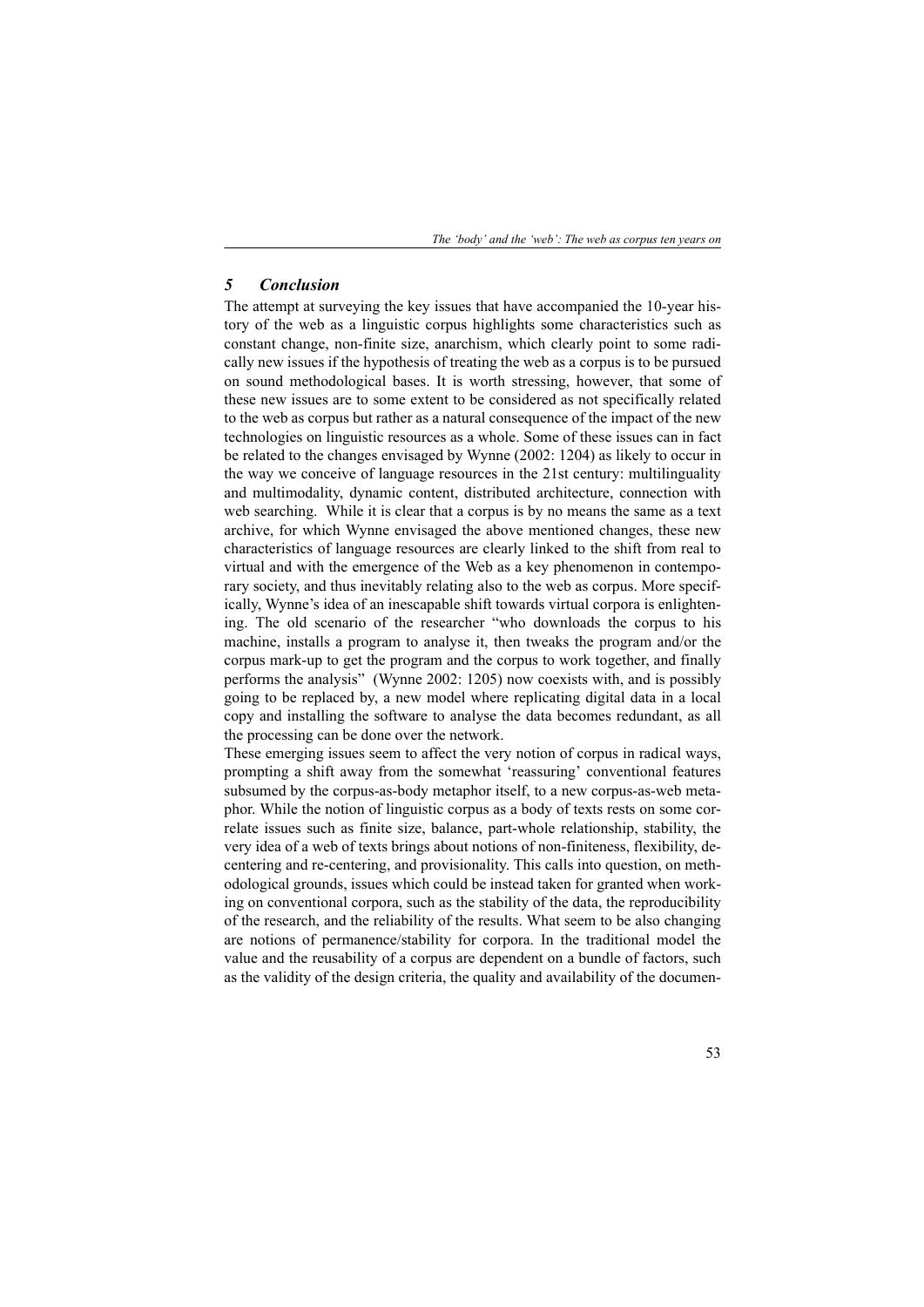tation, the quality of the metadata and the validity and generalisability of the research goals of the corpus creator (Wynne 2002: 1205). However the relative importance of such criteria may change as the norm could become the creation of customized corpora on an *ad hoc* basis by simply choosing from within larger existing text archives, or the creation of smaller short-life specialized corpora from the web through specific tools. This seems to suggest that the "changing face of corpus linguistics" (cf. the title of Renouf and Kehoe 2006) can be really seen as the outcome of a wider process of redefinition in terms of flexibility, multiplicity, and mass-customization which corpus linguistics is undergoing along with other fields of human activity, in a sort of "convergence" (Wynne 2002: 1207) of technologies and standards in several related fields whenever the common goal of sharing, distributing and querying linguistic content through electronic means is at stake.

## *Notes*

- 1. For a more specific definition of 'precision' and 'recall' from the perspective of Information Retrieval, see Van Rijsbergen (1979).
- 2. When not otherwise stated, results are from web searches carried out in November 2010.
- 3. Some of these aspects are dealt with also in Gatto (2009).

# *References*

- Alpert, Jesse and Nissan Hajaj. 2005. We knew the web was big… Available at http://googleblog.blogspot.com/2008/07/we-knew-web-was-big.html.
- Baroni, Marco and Silvia Bernardini. 2004. BootCaT: Bootstrapping corpora and terms from the web. In *Proceedings of LREC 2004*, 1313–1316. Lisbon: Elda. Available at

http://sslmit.unibo.it/~baroni/publications/lrec2004/bootcat\_lrec\_2004.pdf.

- Baroni, Marco and Silvia Bernardini (eds.). 2006. *Wacky! Working papers on the web as corpus.* Bologna: Gedit.
- Baroni, Marco and Motoko Ueyama. 2006. Building general- and special-purpose corpora by web crawling. In *Language corpora: Their compilation and application (Proceedings of the 13th NIJL International Symposium, Tokyo)*, 31–40. Available at http://clic.cimec.unitn.it/marco/publications/ bu\_wac\_kokken\_formatted.pdf.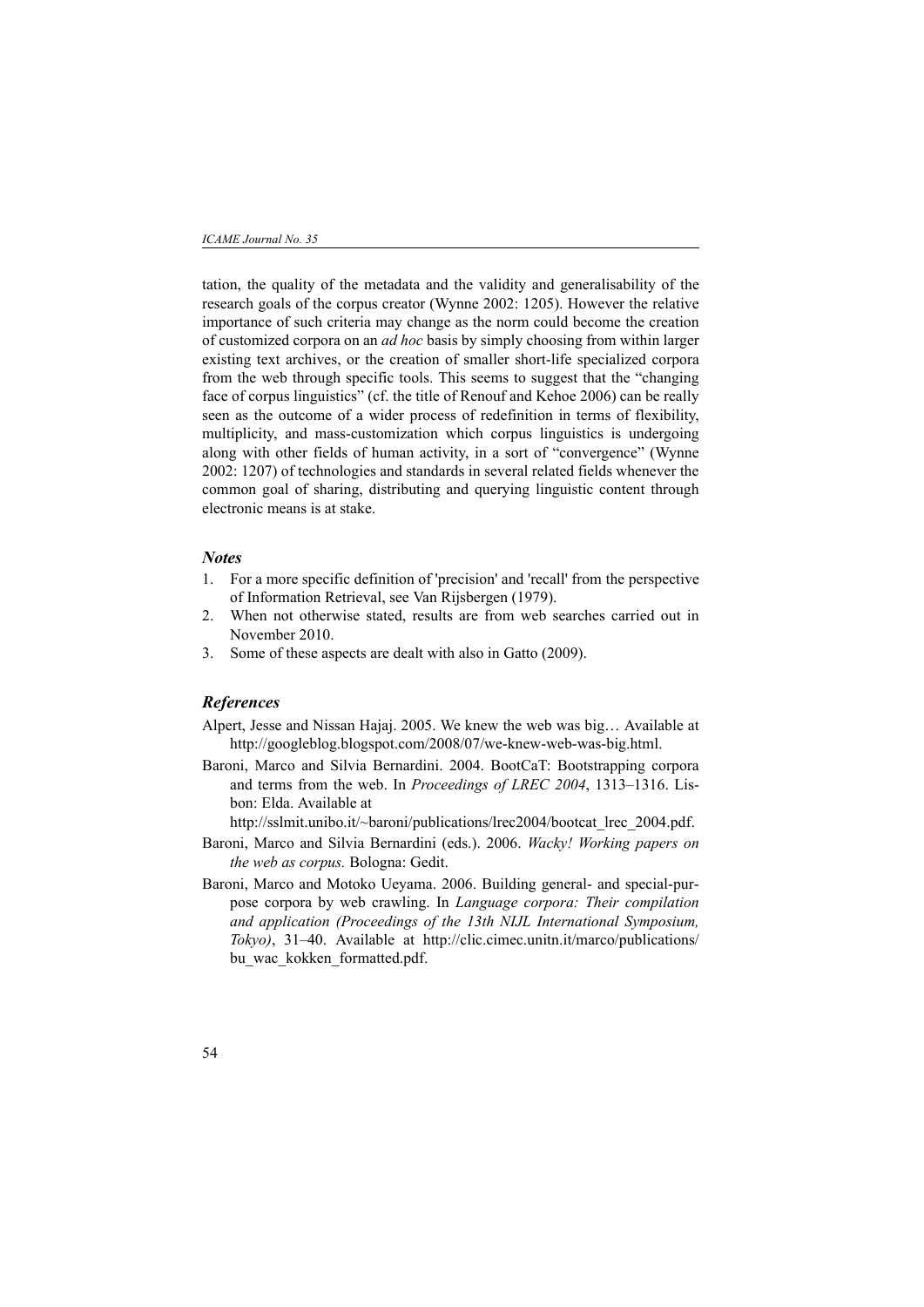- Battelle, John. 2005. *The search: How Google and its rivals rewrote the rules of business and transformed our culture*. London: Nicholas Brealey.
- Biber, Douglas and Jerry Kurjian. 2007. Towards a taxonomy of web registers and text types: A multi-dimensional analysis. In M. Hundt, N. Nesselhauf and C. Biewer (eds.). *Corpus linguistics and the web*, 109–131. Amsterdam and New York: Rodopi.
- Crystal, David. 2006. *Language and the internet*. 2nd edition. Cambridge: Cambridge University Press.
- De Schryver, Gilles-Maurice. 2002. Web for/as corpus: A perspective for the African languages. *Nordic Journal of African Studies* 11 (2): 266–282. Available at http://tshwanedje.com/publications/webtocorpus.pdf.
- Fletcher, William H. 2004. Facilitating the compilation and the dissemination of ad-hoc web corpora. In G. Aston, S. Bernardini and D. Stewart (eds.). *Corpora and language learners*, 271–300. Amsterdam: Benjamins.
- Fletcher, William H. 2007. Concordancing the web. Promise and problems, tools and techniques. In M. Hundt, N. Nesselhauf and C. Biewer (eds.). *Corpus linguistics and the web*, 25–45. Amsterdam and New York: Rodopi.
- Fletcher, William H. Forthcoming. Corpus analysis of the World Wide Web. In C.A. Chapelle (ed.). *Encyclopedia of applied linguistics*. Oxford, UK: Wiley-Blackwell.
- Gatto, Maristella. 2009. *From 'body' to 'web'. An introduction to the web as corpus*. Roma-Bari: Laterza Universitypressonline.
- Gatto, Maristella. 2010. From language to culture and beyond. Building and exploring comparable web corpora. In *Proceedings of the 3rd Workshop on Building and Using Comparable Corpora*, Malta, 22nd May 2010. Available at:

http://www.fb06.uni-mainz.de/lk/bucc2010/documents/Proceedings-BUCC-2010.pdf

- Gatto, Maristella. In press. Sketches of culture from the web. A preliminary study. In *Proceedings of the 24th AIA Conference*, Rome, 1–3 October 2009.
- Ghani, Rayid, Rosie Jones and Dunja Mladenic. 2001. Mining the web to create minority language corpora. In *Proceedings of the 10th International Conference on Information and Knowledge Management*, Atlanta, 5–10 November 2001, 279–286. Available at

http://www.accenture.com/SiteCollectionDocuments/PDF/4.pdf.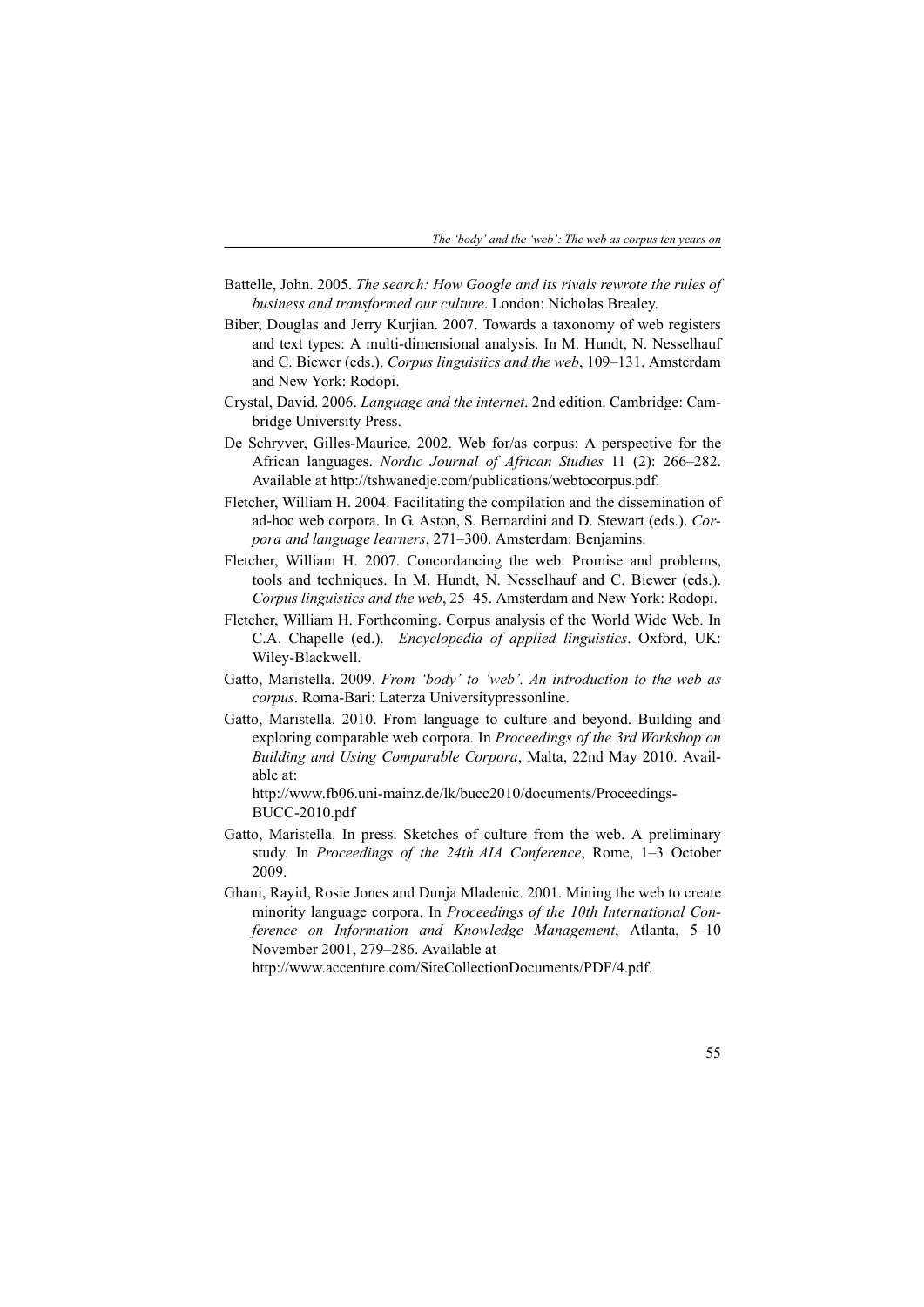- Grefenstette, Gregory and Julien Nioche. 2000. Estimation of English and non-English language use on the WWW. In *Proceedings of the RIAO (Recherche d'Informations Assistée par Ordinateur),* Paris, 12–14 April 2000, 237– 246. Available at h ttp://arxiv.org/ftp/cs/papers/0006/0006032.pdf.
- Henziger, Monika and Steve Lawrence. 2004. Extracting knowledge from the World Wide Web. In *Proceedings of the National Academy of Sciences* 101: 5186–5191. Available at

http://www.pnas.org/content/101/suppl.1/5186.full.

- Hundt, Marianne, Nadja Nesselhauf and Carolin Biewer (eds.). 2007. *Corpus linguistics and the web*. Amsterdam and New York: Rodopi.
- Kilgarriff, Adam. 2001. Web as corpus. In P. Rayson, A. Wilson, T. McEnery, A. Hardie and S. Khoja (eds.). *Proceedings of the Corpus Linguistics 2001 Conference*, UCREL, Lancaster, 342–344. Available at http://ucrel.lancs. ac.uk/publications/CL2003/CL2001%20conference/papers/kilgarri.pdf.
- Kilgarriff, Adam. 2007. Googleology is bad science. *Computational Linguistics* 33 (1): 147–151. Available at

http://www.kilgarriff.co.uk/Publications/2007-K-CL-Googleology.pdf.

- Kilgarriff, Adam and Gregory Grefenstette. 2003. Introduction to the special issue on the web as corpus. *Computational Linguistics* 29 (3): 333–347. Available at http://acl.ldc.upenn.edu/J/J03/J03-3001.pdf.
- Kwasnik, Barbara H., Kevin Crowston, Michael Nilan and Dmitri Roussinov. 2001. Identifying document genre to improve Web search effectiveness. *Bulletin of the American Society for Information Science & Technology* 27 (2): 23–26. Available at

http://www.asis.org/Bulletin/Dec-01/kwasnikartic.html.

- Leech, Geoffrey. 2007. New resources or just better old ones? The Holy Grail of representativeness. In M. Hundt, N. Nesselhauf and C. Biewer (eds.). *Corpus linguistics and the web*, 133–150. Amsterdam and New York: Rodopi.
- Lüdeling, Anke, Stefan Evert and Marco Baroni. 2007. Using web data for linguistic purposes. In M. Hundt, N. Nesselhauf and C. Biewer (eds.). *Corpus linguistics and the web*, 7–24. Amsterdam and New York: Rodopi.
- Mair, Christian. 2007. Change and variation in present-day English: Integrating the analysis of closed corpora and web-based monitoring. In M. Hundt, N. Nesselhauf and C. Biewer (eds.). *Corpus linguistics and the web*, 233–248. Amsterdam and New York: Rodopi.
- McEnery, Tony and Andrew Wilson. 2006. *Corpus linguistics*. 2nd edition. Edinburgh: Edinburgh University Press.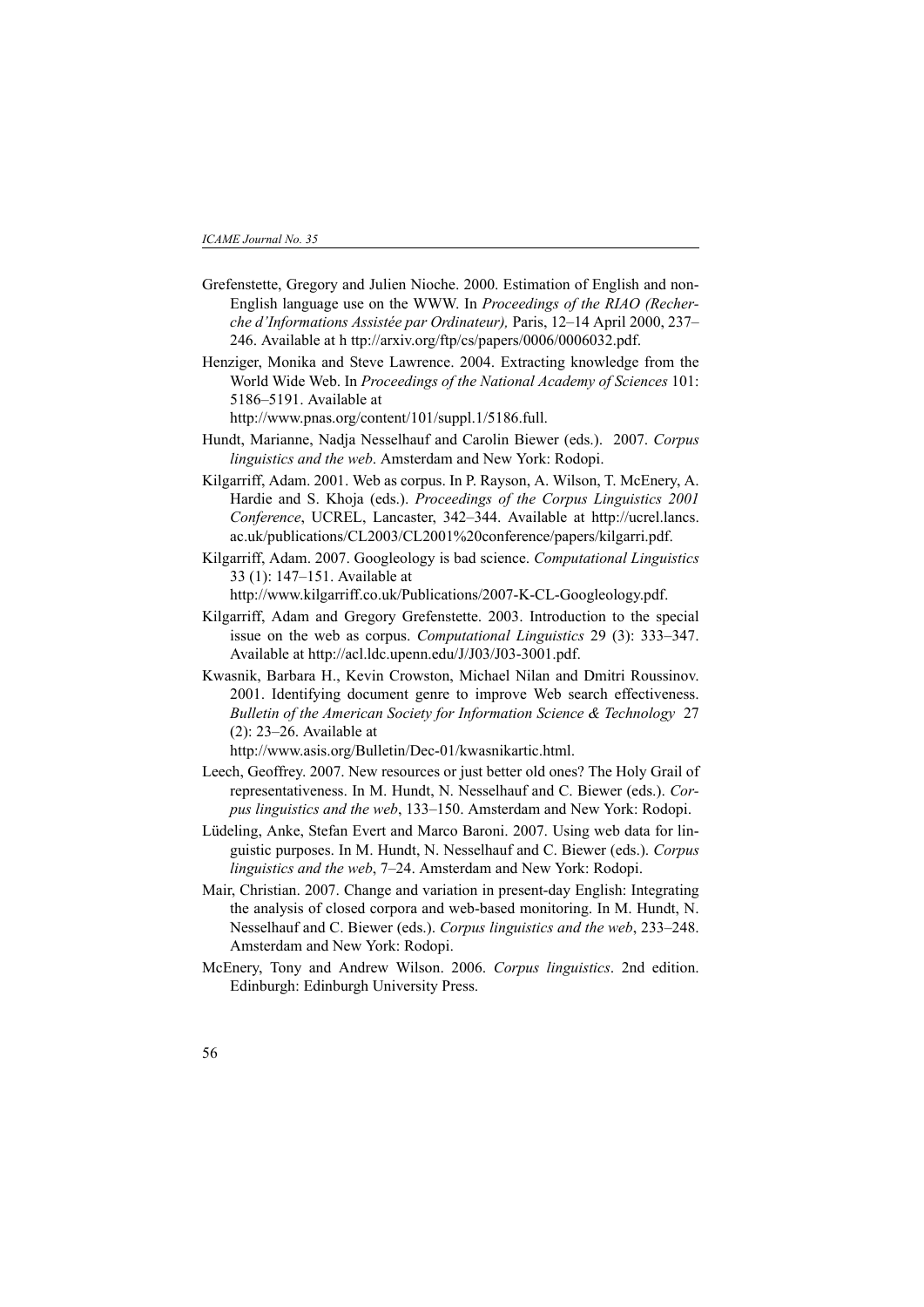- Mehler, Alexander, Serge Sharoff and Marina Santini (eds.). 2010. *Genres on the web. Computational models and empirical studies*. London and New York: Springer.
- Nakov, Preslav and Marti Hearst. 2005. A study of using search engine page hits as a proxy for n-gram frequencies. In *Proceedings of RANLP '05*. Available at http://biotext.berkeley.edu/papers/nakov\_ranlp2005.pdf.
- Official Google Research Blog. 2006. All our n-gram are belong to you. Available at

http://googleresearch.blogspot.com/2006/08/all-our-n-gram-are-belong-toyou.html

- Renouf, Antoinette and Andrew Kehoe (eds.). 2006. *The changing face of corpus linguistics*. Amsterdam and New York: Rodopi.
- Risvik, Knut Magne and Rolf Michelsen. 2002. Search engines and web dynamics. *Computer Networks* 39: 289–302. Available at

http://www.idi.ntnu.no/~algkon/generelt/se-dynamicweb1.pdf.

- Santini, Marina. 2005. Web pages, text types and linguistic features: Some issues. *ICAME Journal* 30: 67–86. Available at http://icame.uib.no/ij30/ ij30-page67-86.pdf.
- Scannell, Kevin P. 2007. The Crúbadán Project: Corpus building for underresourced languages. In C. Fairon, H. Naets, A. Kilgarriff and G-M. de Schryver (eds.). *Building and exploring web corpora (WAC3–2007)*, 5–16. Louvain-la-Neuve: Presses Universitaires de Louvain. Available at http:// borel.slu.edu/pub/wac3.pdf.
- Sinclair, John. 1991. *Corpus, concordance, collocation*. Oxford: Oxford University Press.
- Sullivan, Danny. 2005. Search engine sizes. Available at Search Engine Watch, http://searchenginewatch.com/showPage.html?page=2156481.
- Top Ten Languages Internet World Statistics (June 2010). Available at http:// www.internetworldstats.com/stats7.htm.
- Van Rijsbergen C.J. 1979. *Information retrieval*. Available at http:// www.dcs.gla.ac.uk/Keith/Preface.html.
- Varantola, Krista. 2003. Translators and disposable corpora. In F. Zanettin, S. Bernardini and D. Stewart (eds.). *Corpora in translator education,* 55–70. Manchester: St Jerome.
- Véronis, Jean. 2005. Web: Google's missing pages: Mystery solved? *Technologies du Langage*. Available at

http://blog.veronis.fr/2005/02/web-googles-missing-pages-mystery.html.